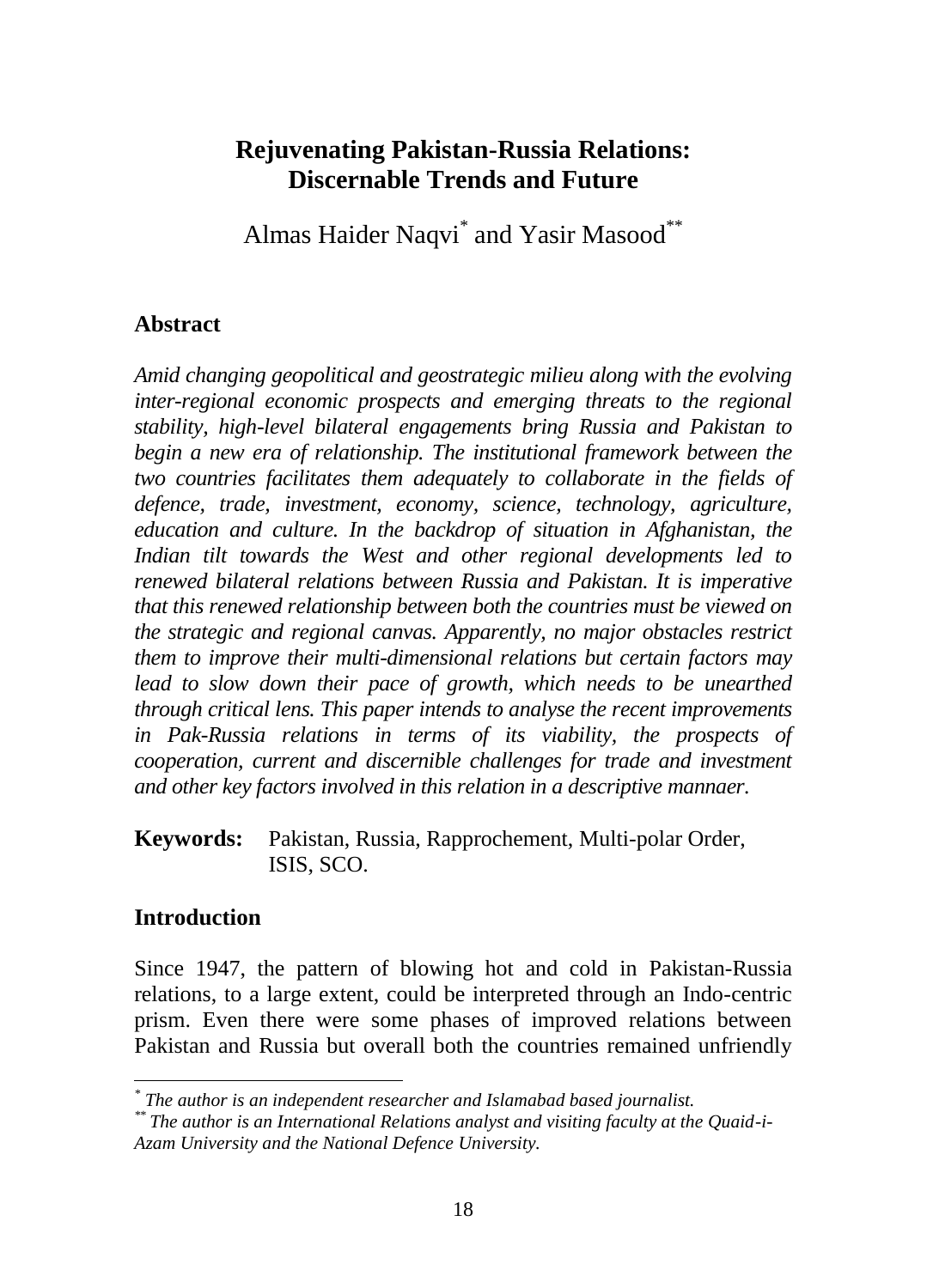towards each other due to divergent views on regional and global security issues during the Cold War era. Despite that both the countries had not even a single bilateral dispute. In the pursuit of geopolitical goals and security imperatives, both acted indirectly against each other to damage their interests in the region. In contemporary times, Russia realised the changing realities in the region, for instance; combating drug trafficking, improving relations with Pakistan, preventing the emerging threats of the Islamic State of Iraq and Syria (ISIS) and overflow of the Taliban insurgency from Afghanistan to the Central Asian Republics (CARs) and Russia. Although Russia lacks its comprehensive policy towards South Asia, yet, it is still ambitious to take advantage of the Indian economic growth and interested in to open a new window of improved relations with Pakistan. Pakistan has also been seeking diversification in its foreign policy options, especially to developing its multidimensional ties with Russia. Under the leadership of Vladimir Putin, the Russia's resurgence in the global political affairs has been shaping new contours of the world politics as a balancing force. This could provide a favourable environment for improving its overall relations with other countries.

The rapprochement, which started between Pakistan and Russia a decade ago, witnessed a milestone military cooperation pact, when the Russian Defence Minister, after 45 years, paid an official visit to Pakistan in December 2014. A landmark was achieved, when US\$2 billion intergovernmental deal was concluded between the two for the construction of North-South Gas Pipeline Project, a gas pipeline from Lahore to Karachi in October  $2015<sup>1</sup>$  Renewed ties banked on the structured bilateral mechanisms that will provide a framework to discuss and explore the prospects of cooperation including regional security and stability, defence cooperation and economic prospects, respectively. Both the countries believe that the transnational mega projects including the China-Pakistan Economic Corridor (CPEC) and the Central Asia Regional Economic Cooperation (CAREC) have been paving the way for the regional integration. The Russian strategists have realised that Pakistan's importance cannot be condoned in the Pan-Eurasian integration. Moreover, its geo-strategic location also has a pivotal role to play in the revival of Silk Road and the Eurasian integration. Stability in Afghanistan, Indo-Russian equation, the

 $\overline{a}$ 

<sup>&</sup>lt;sup>1</sup> "Pakistan, Russia Sign North-South Gas Pipeline Deal," *Nation*, October 17, 2015, http://nation.com.pk/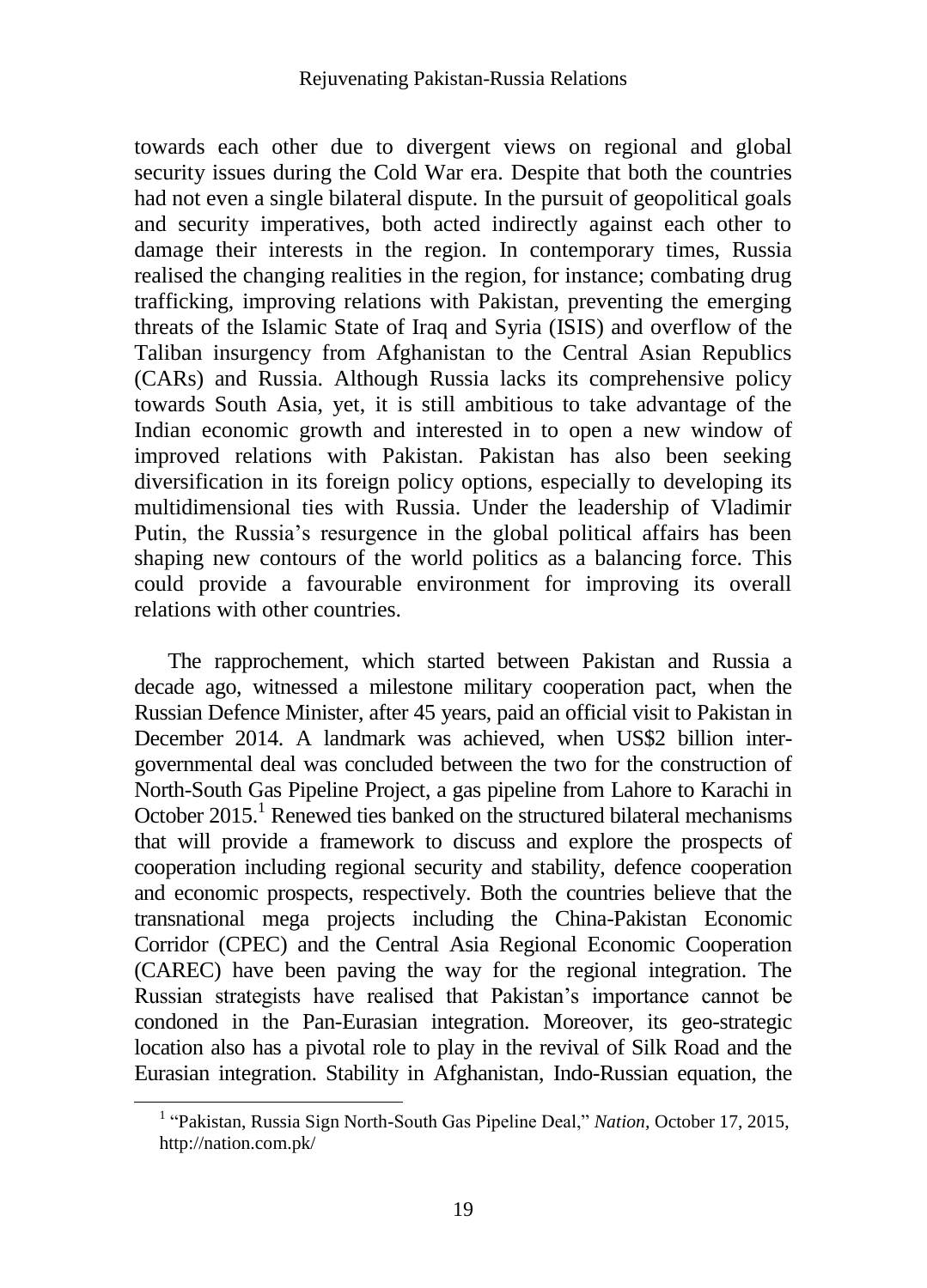US influence and the Ukrainian Crisis simultaneously created opportunities and challenges for both Russia and Pakistan to revisit the bilateral ties to achieve common goals in the region. This paper aims to cross-examine the recent improvements in Pak-Russia relations in terms of its viability, prospects, cooperation and current challenges for trade and investment. It also views Russia's relationship with India and bridging the 'trust deficit' with Pakistan, particularly in the context of security, political and economic relations, improvement of people-to-people contacts, prospects for strengthening the relationship, long-term policy formulation, the Shanghai Cooperation Organisation (SCO), the CPEC and the pan-Eurasian integration.

# **Brief History**

Historical underpinnings reveal that since Pakistan's independence, its overemphasised western dependence, coupled with its Indo-centric approach, marred Pakistan's relations with Russia. Moreover, Pakistan's preference of an alliance with the  $US - a$  distant and dysfunctional partner  $\sim$  over the doorstep great power the former Soviet Union in the 1950s gave birth to a plethora of misperceptions. Besides, this development resulted in the loss of a multitude of the opportunities between Pakistan and the Soviet Union. Pakistan's first Prime Minister, Liaqat Ali Khan's decision to fly Washington in 1950, instead of Moscow, angered the Soviet leadership.<sup>2</sup> A bitter course of events followed in Pakistan-Soviet relations when Pakistan became a part of the western security alliances like the Southeast Asia Treaty Organisation (SEATO) in 1954, and the Central Treaty Organisation  $(CENTO)^3$  in 1956, which were mainly aimed at the containment of communism. Both the countries suffered the first setback in their relations when in 1960, Soviets shot down the U-2 American spy plane during surveillance, violating its airspace and revealed that the pilot of the Central Intelligence Agency (CIA) Francis Gary Powers took off from a base in Pakistan.<sup>4</sup> The Soviet leadership threatened Pakistan with dire consequences and, later on, took a strong position by supporting the Indian stance on

<sup>&</sup>lt;sup>2</sup> Muhammad Hanif, "Pakistan-Russia Relations: Progress, Prospects and Constraints," *IPRI Journal* XIII, no. 2 (Summer 2013): 67-68.

 $3$  The Baghdad Pact (1955) and the Central Treaty Organisation (CENTO)," US Department of State, http://2001-2009.state.gov/r/pa/ho/time/lw/98683.htm.

<sup>&</sup>lt;sup>4 "</sup>U-2 Over flights and the Capture of Francis Gary Powers, 1960," Office of the Historian: US Department of State https://history.state.gov.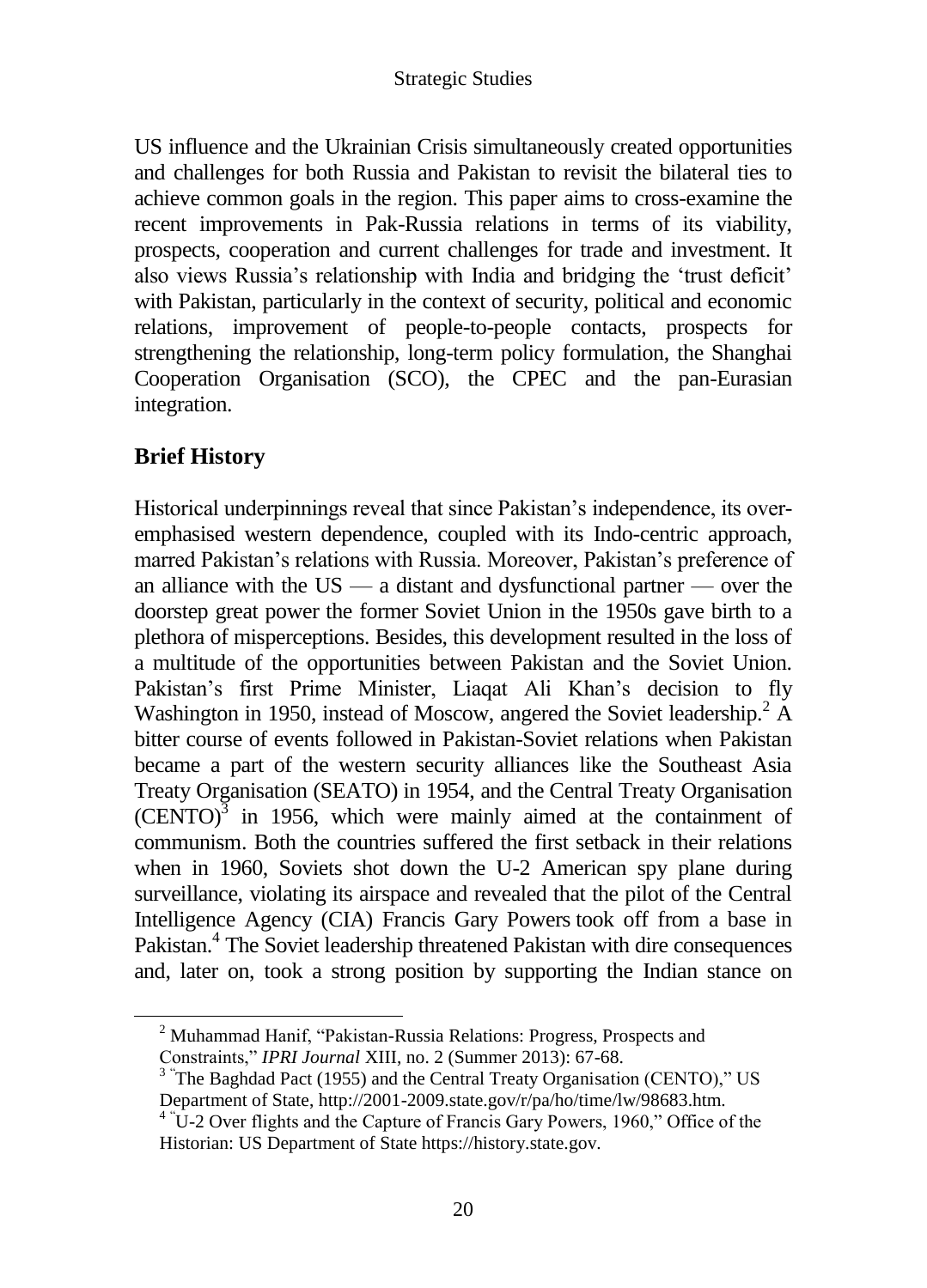Kashmir – thus, started opposing Pakistan openly. The Soviets openly backed India during the East Pakistan war in 1971; later on, Pakistan fought American proxy against the Soviet Union in Afghanistan. Moreover, the Soviets provided continued military assistance to India during the 1971 war, vetoed three ceasefire resolutions in the United Nation Security Council (UNSC) and adopted a strategy to prevent the direct Chinese intervention in the war.<sup>5</sup> After the withdrawal of the Soviet Union, the situation in Afghanistan placed the two countries again on the opposite sides, when Pakistan and Saudi Arabia supported the Taliban regime while Russia, Iran and India backed the Northern Alliance.<sup>6</sup>

Despite an adversarial history, there were some phases of improved relations between Pakistan and the Soviet Union. From 1965 to 1970, both the countries witnessed a period of improved ties as they inked first bilateral agreement on Cultural and Scientific Cooperation in 1965, and also established Pakistan Steel Mills in 1970, which proved to be a milestone in their relations.<sup>7</sup> After the Soviet disintegration, when the dust settled down a bit, both the countries agreed on a number of investments including trade and industrial growth during the visit of Prime Minister Nawaz Sharif to Russia in 1999.<sup>8</sup>

### **Overview of Recent Developments**

The rapprochement between Russia and Pakistan formally started after 9/11, when Pakistan joined the American 'War on Terror' (WoT) against al-Qaeda and Taliban in Afghanistan. Primarily, when the Bush administration threatened to send Pakistan "back to the stone age" if the country did not cooperate with the America's war in Afghanistan, it became a stimulus for Pakistan to diversify its foreign policy.<sup>9</sup> President Pervez Musharraf paid a historical visit to Moscow in 2003, and started developing structured frameworks to improve Pakistan's bilateral relations with Russia.<sup>10</sup> In 2007,

http://www.understandingwar.org/.

<sup>5</sup> Hanif, "Pakistan-Russia Relations."

<sup>&</sup>lt;sup>6</sup> "Russia and Afghanistan," Institute for the Study of War,

<sup>&</sup>lt;sup>7</sup> "Russian-Pakistani Relations," Consulate General of the Russian Federation in Karachi, 2016. http://www.rusconsulkarachi.mid.ru/

<sup>8</sup> Ibid.

<sup>&</sup>lt;sup>9</sup> "Bush Threatened to Bomb Pakistan, says Musharraf," *Guardian*, September 22, 2006, https://www.theguardian.com/world/2006/sep/22/pakistan.usa

<sup>&</sup>lt;sup>10</sup> "Russian-Pakistani Relations."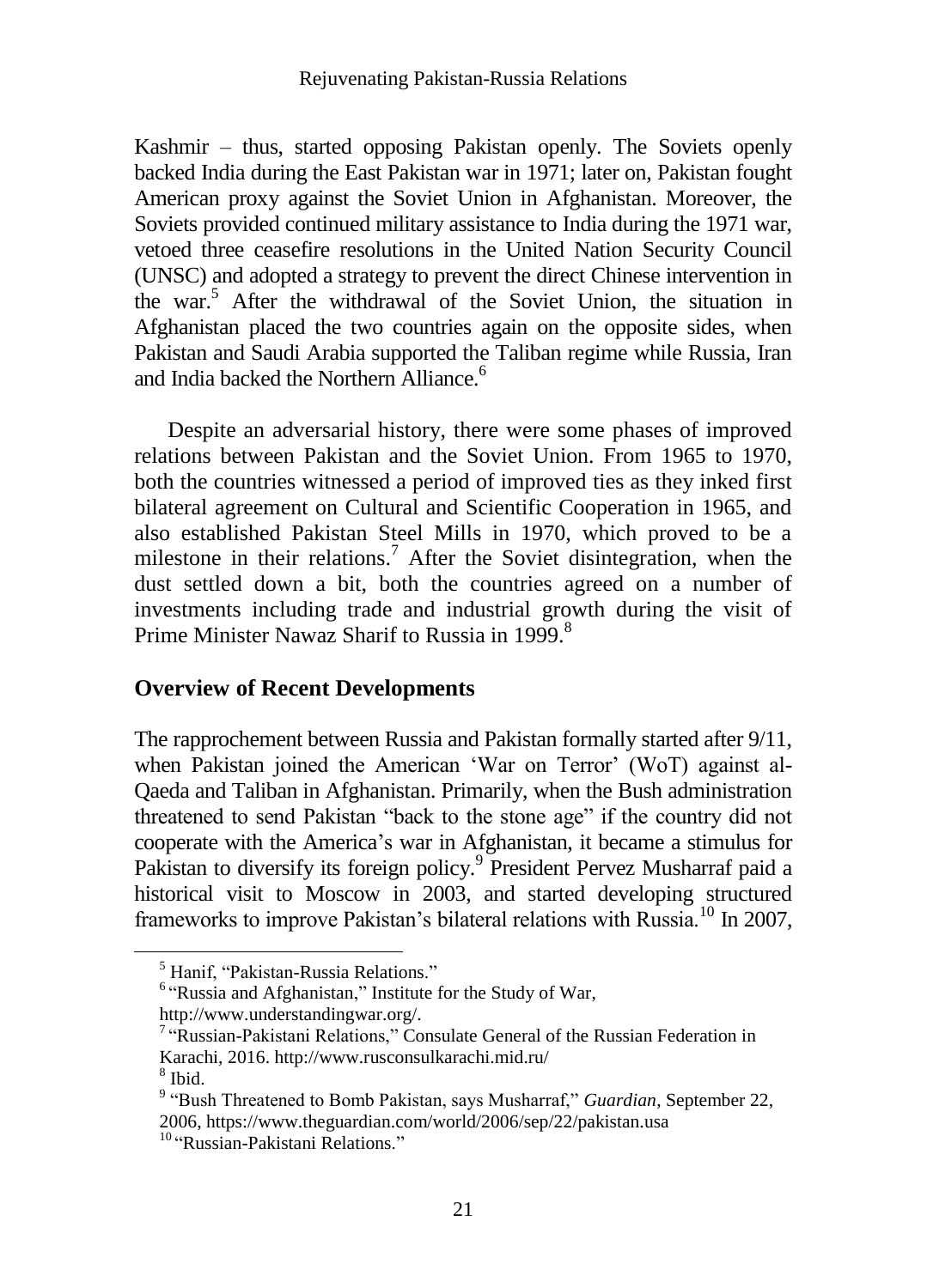the bilateral relations took a new turn when the Russian Prime Minister, Mikhail Fradkov, visited Pakistan and held in-depth negotiations on Pakistan-Russia relationship.<sup>11</sup> However, upon Pakistan's request to join the SCO in 2011, Vladimir Putin publically endorsed and announced a major change in Russia's policies towards Pakistan, realising the latter's importance in South Asia as a partner.<sup>12</sup>

Friendly gestures continued and the Russian President offered assistance in the expansion of Pakistan Steel Mills, expressed his desire for technical support in the Guddu and Muzaffargarh power plants and also showed interest towards the development of Thar Coal Project. However, in 2012, a major setback occurred when unexpectedly President Putin's muchanticipated visit to Pakistan was called off. The Russian Foreign Minister, Sergey Viktorovich Lavrov, rushed to Islamabad to negate the impression that the reset in Pakistan-Russia ties was in the doldrums. During his visit, Lavrov condemned the US drone attacks insisting that the violations of Pakistan's sovereignty and territorial integrity are completely unacceptable.<sup>13</sup> Despite the cancellation of President Putin's visit, military and political leadership of Pakistan and Russia maintained high-level contacts in the following years.

As a result of these congenial relations, Russia lifted its arms embargo on Pakistan and expressed the willingness to provide Mi-35 (Hind E) attack helicopters, $14$  which turned into a milestone military cooperation deal that was inked in 2014. <sup>15</sup> In January 2016, the Russian Army Commander-in-Chief, Oleg Salyukov, announced that the Russian ground forces will hold its first-ever military exercises with Pakistan in the coming years as the former had scheduled to conduct seven international drills in 2016, including the first Russian-Pakistani special

 $\overline{a}$ 

<sup>&</sup>lt;sup>11</sup> Khurram Abbas, "Russia's Revival: Opportunities and Limitations for Pakistan," *IPRI Review*, February 4, 2016, http://www.ipripak.org/russias-revival-

opportunities-and-limitations-for-pakistan/#sthash.qm22yulQ.UgnsMwSM.dpuf." <sup>12 "</sup>Pakistan-Russia Relations: Challenges and Prospects," Centre for Pakistan and

Gulf Studies, Report no. II (December 2013), http://cpakgulf.org/

<sup>13</sup> Syed Baqir Sajjad, "Russia Backs Pakistan's Stance on Drone Strikes," *Dawn*, October 04, 2012, http://www.dawn.com/

<sup>&</sup>lt;sup>14</sup> "Russia Lifts Arms Embargo to Pakistan: Report," AFP, June 02, 2014, http://www.dawn.com/

<sup>&</sup>lt;sup>15</sup> Matthew Bodner, "Russia Signs Landmark Military Cooperation Agreement With Pakistan," November 20, 2014, http://www.themoscowtimes.com/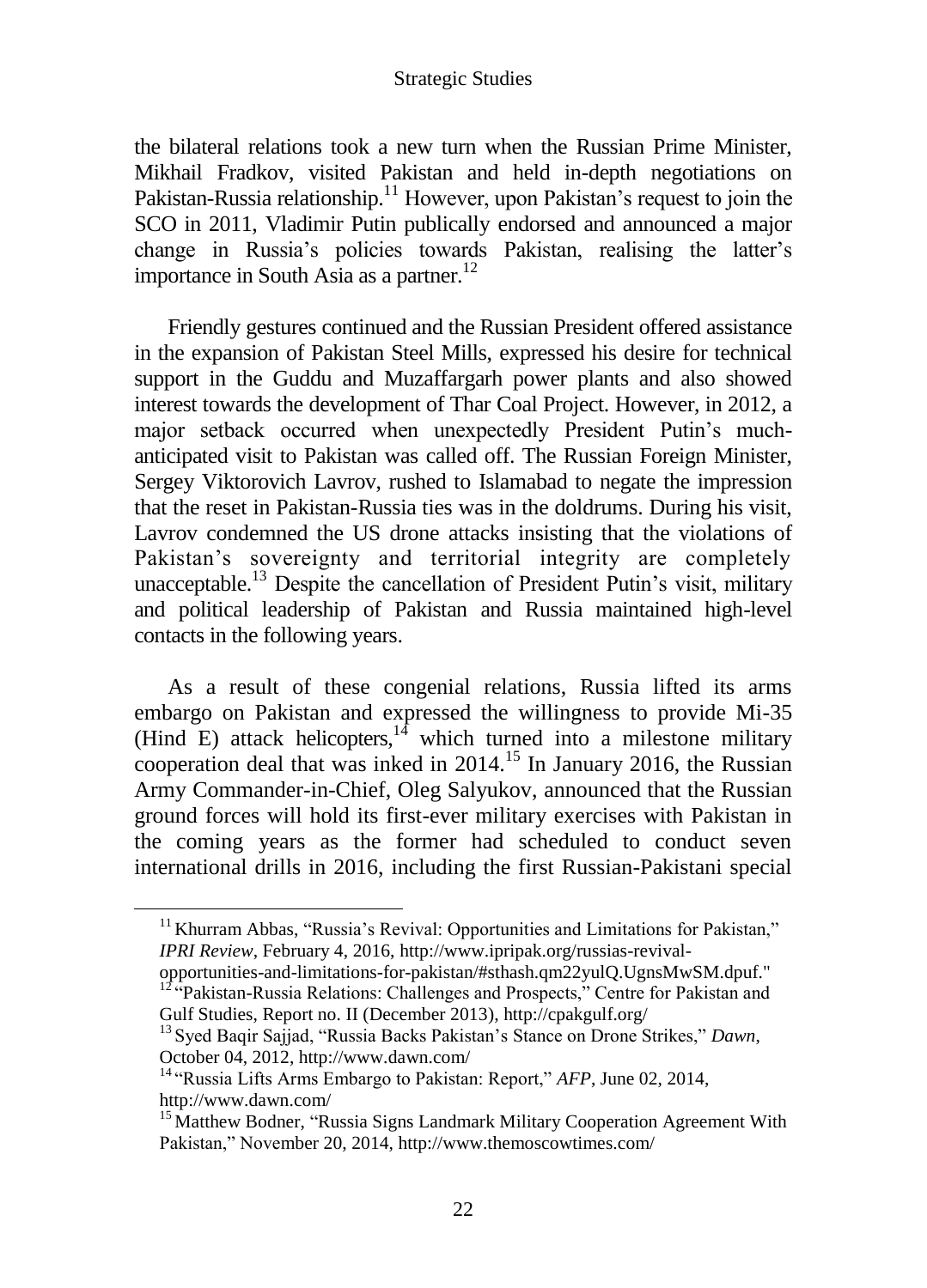drills in the mountainous terrains of Pakistan.<sup>16</sup> With the support of Russia and other countries, Pakistan became a full member of the SCO at Astana Summit, held on June 9, 2017. Pakistan's participation in the regional platform will provide further opportunities to Pakistan and Russia to collaborate in economic and security realm.

### **Bridging the Trust Deficit**

Pakistan and Russia carry a history of trust deficit in their bilateral relations. Since Pakistan's inception, the colonial legacy remained dominant in shaping its foreign policy. Pakistani elite, feudality, bureaucracy and the military remained more inclined towards the West, which continuously remained an influential factor in foreign policy formulation towards the former Soviet Union. $^{17}$  Until the disintegration, the communist ideology remained dominant after the Bolshevik Revolution in the Soviet Union's policy formulations. Moreover, Russia and Pakistan tried to mend the fences but yet again a negative development placed them on opposite sides when the Taliban overtook the regime in Afghanistan. However, a contest of ideology — a factor which manifests foreign policies of both countries — faded with time. The cancellation of Putin's scheduled visit to Pakistan in 2012, indicates that both the countries have never really achieved a comfort level. India has always remained the mainstay of the Soviet's political, diplomatic and economic efforts in South Asia, which has been another major cause of mistrust between Pakistan and Russia. Moscow is consistently guided by its policy of friendship with New Delhi.<sup>18</sup> To offload the baggage of mistrust, both Pakistan and Russia's high level political and military engagements, at bilateral and multilateral forums, supposed to be reciprocal efforts to improve the relations

# **Converging Interests**

Pakistan and Russia have convergences on a wide-range of global issues including peaceful resolution of international conflicts, international

<sup>16</sup> "Russian Army to Hold First Mountain Drills with Pakistan this Year," *TASS News Agency*, January 23, 2016, http://www.dawn.com/

 $17$  Nazir Hussain, "Pak-Russia Relations: Lost Opportunities and Future Options," *Journal of Political Studies* 19, no.1 (2012):80.

<sup>18</sup> Jyotsna Bakshi, "Russian Policy Towards South Asia," IDSA, [http://www.idsa](http://www.idsa-india.org/an-nov9-9.html)[india.org/an-nov9-9.html](http://www.idsa-india.org/an-nov9-9.html)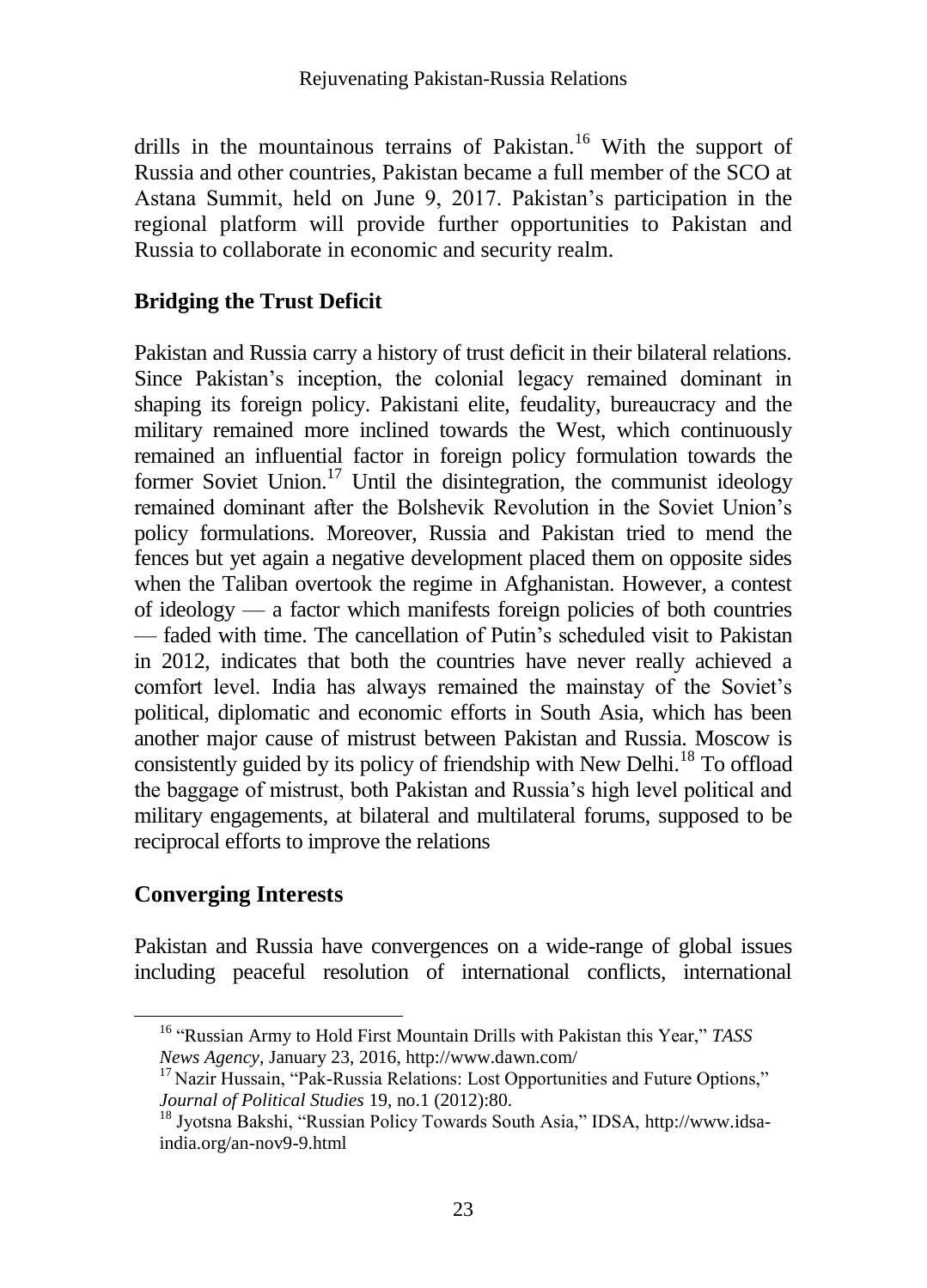security, the establishment of a multipolar world, strengthening the central role of the United Nations (UN) and supremacy of international law in interstate relations. Both the sides disapproved unilateral actions and the use of force to change the current international system, illegal migration, strengthening of nuclear non-proliferation and advancing the processes of regional cooperation.<sup>19</sup> Both the countries also share commonalities with regards to Afghanistan and the regional stability. Furthermore, Russia recognises Pakistan's role in countering terrorism.<sup>20</sup> Entering into the strategic dialogue, both countries tend to minimise divergences and find out a future roadmap for the sustainable relationship.

Pakistan, too, has been recognising Russia as a "very important global player" and a country that has an important role in promoting this region's peace and stability. To settle the Afghan problem, both the countries have evolved a broad understanding that the prerogative should not be exclusively externalised.<sup>21</sup> On the positive side, after the establishment of the Joint Working Group on Counter-Terrorism, the Joint Working Group on Strategic Stability and Pakistan-Russia Inter-Governmental Commission (IGC), both the sides can discuss and find out the ways and means to minimise the threat of terrorism at different forums. In the context of the situation in Afghanistan, Pakistan and Russia are on the same page with emphasis on a political solution in the country. In Moscow, Pakistan participated in the third round of Russia-China-Pakistan Trilateral Dialogue on the regional problems, involving special representatives on Afghanistan and senior officials from Russia, China and Pakistan, held on December 27, 2016. Pakistan also supported Russia's initiative to host intra-Afghan talks at a regular round of talks on Afghanistan, held on April 14, 2017.

### **Pakistan's Role in Pan-Eurasian Integration**

Pakistan's geography, history and cultural background have placed it in a unique strategic position, located at a tri-junction of South Asia, West Asia and Central Asia. Since independence in 1947, Pakistan's foreign

<sup>&</sup>lt;sup>19</sup> Sarfraz Khan and Noor-ul- Amin, "An Overview of Pak-Soviet/Russia Relations," *Central Asia*, no. 71( Winter 2012), http://www.asc-centralasia.edu.pk/.

<sup>20</sup> "Pakistan, Russia Renewing Ties: FM Khar," *Dawn*, October 04, 2012, http://www.dawn.com/

 $^{21}$  Ijaz Khan, "Pak-Russia Relations: Expectations, Challenges and Possibilities," *Diplomatic Insight*, December 2012, 05-08.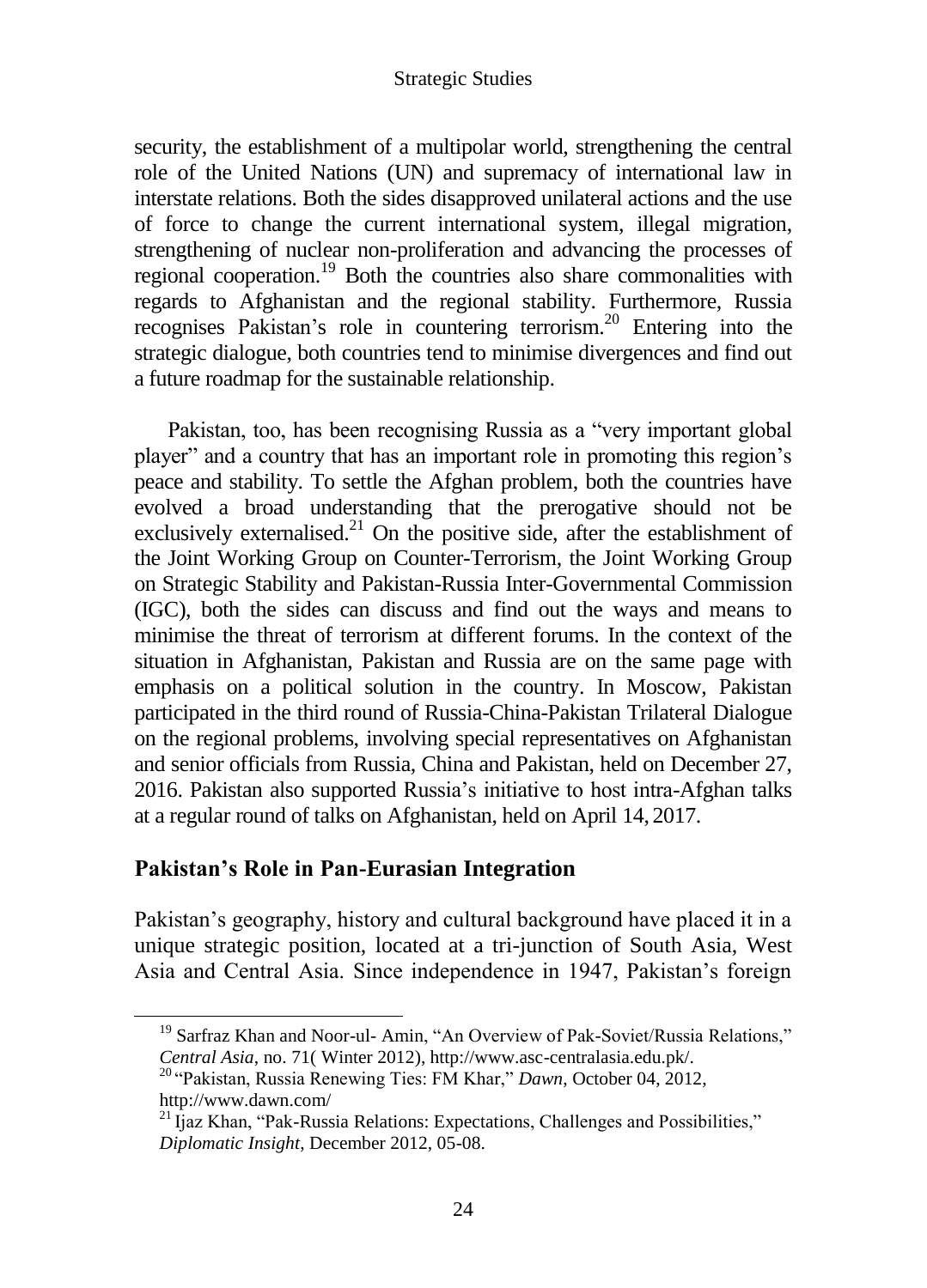policy has always remained focused towards South Asia because of the conflicts, wars and the continued tensions with India. Pakistan is an active member of the South Asian Association for Regional Cooperation (SAARC). Despite the SAARC's potential to formulate a regional bloc, the Indian hegemonic designs compelled it to be a non-starter. Becoming part of the SCO would further enhance Pakistan's geographical importance in the region. Pakistan is directly involved in several transgovernmental initiatives leading towards regional integration like the CAREC, CPEC, Central Asia South Asia (CASA) 1000, Turkmenistan-Afghanistan-Pakistan-India (TAPI), Iran-Pakistan (IP) Gas Pipeline and the Istanbul Process.

Russia has also been engaged in several similar initiatives. Russia has long been ambitious for reaching out to warm waters and the CPEC has the potential to provide this opportunity to it. Officially, Russia repeatedly rebuts the speculations about the discussions on merging the CPEC project with the Eurasian Economic Union (EAEU). However, technically it may be correct as Russia has nothing to do with the CPEC portfolio but generally the CPEC is part of China's grand vision, 'One Belt, One Road' (OBOR) initiative, which is also known as Silk Road Economic Belt. If Russia and China agree to connect the EEAU with OBOR, the CPEC may also be a catalyst for the Russian reach in the Middle East and beyond. The CPEC being part of OBOR is viable to integrate China, Russia, Central Asian and other Eurasian states. Members of the SCO will be offered to use Pakistan's ports, once the CPEC is complete to get access to trade routes through the Arabian Sea.<sup>22</sup> The EAEU may open doors not just to Russia but to Belarus, Kazakhstan, Kyrgyzstan and Armenia and to many other countries.

India and China have already declared their readiness to create the privileged trade and financial links with this fast-emerging new bloc.<sup>23</sup> Pakistan's decisive relations with Afghanistan will pave the way for land connectivity not only to the CARs as well as to the Eurasian region. According to Russian analyst, Andrew Korybko, Pakistan is like a zipper of Pan-Eurasian integration that is ideally placed to take advantage of the

 $22$  "Commerce Minister Says: Pakistan to Give SCO Members Access to Its Ports," *Express Tribune*, September 17, 2015, http://tribune.com.pk/

<sup>23</sup> Kamal Monnoo, "Eurasian Economic Union and Pakistan," *Nation*, July 01, 2015, 2016, http://nation.com.pk/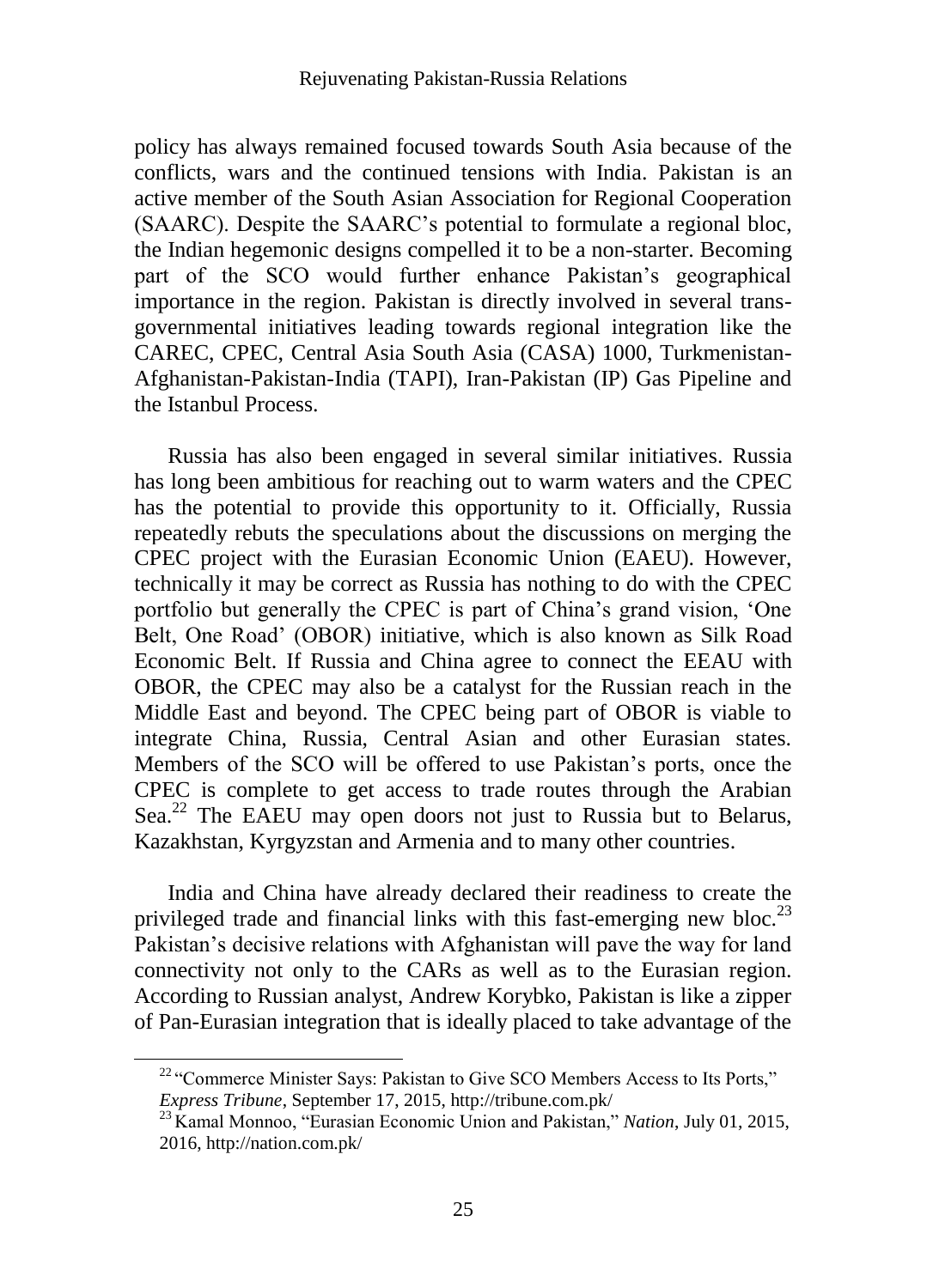SAARC, SCO and EAEU by strengthening its trade and financial linkages with these blocs along with the revival of the Chinese silk route.<sup>24</sup> Pakistan also intends to negotiate with the EAEU on Free Trade Agreement (FTA). China, India and other states are already actively busy in pursuing the economic opportunities available in the emerging bloc and Pakistan must take the benefit to its fullest. China has been trying to create a chain that directly connects them with the European Union (EU) through the EAEU. $^{25}$ 

### **Pakistan and Indo-Russian Partnership**

India and Russia have been enjoying strategic partnership and multidimensional cooperation in the fields of economic, political, defence, civil nuclear energy, anti-terrorism and space over the decades. Still, both the countries carry a global agenda for cooperation at the UN and at the platform of Brazil, Russia, India, China, Russia and South Africa (BRICS). Both have a comfort zone at the Group of Twenty (G-20) and several other regional and global forums. Russia has always been supportive of the Indian full membership in the SCO. Historically, India has always been a stumbling block in the growth of Pak-Russia military cooperation but India's changing priorities at the regional and global level created space for the growth of Pakistan-Russian relations. The cracks in the Indo-Russian military exclusivity under the 1971 Indo-Soviet Treaty of Friendship, Cooperation and Peace, are widening and both are ready to adapt to the new realities.

Since the 1960s India remained the largest buyer of the Russian arms.<sup>26</sup> According to the Stockholm International Peace Research Institute (SIPRI) database from 1992 to 2016, the Indian military purchases reached up to US\$36 billion, which is the Russian largest supply of arms to any other individual country. The Indian quest of finding a new partner in the West, especially the US, is irksome for Moscow because the Indian military

<sup>&</sup>lt;sup>24</sup> Andrew Korybko, "Pakistan is the 'Zipper' of Pan-Eurasian Integration," Russian Institute for Strategic Studies, November 15, 2015, http://en.riss.ru/

<sup>&</sup>lt;sup>25</sup> Chen Xiangming and Julia Mardeusz, "China and Europe: Reconnecting Across a New Silk Road," *European Financial Review*, February 10, 2015, http://www.europeanfinancialreview.com/

<sup>&</sup>lt;sup>26</sup> "SIPRI Arms Transfers Database," Stockholm International Peace Research Institute (SIPRI), https://sipri.org/databases/armstransfers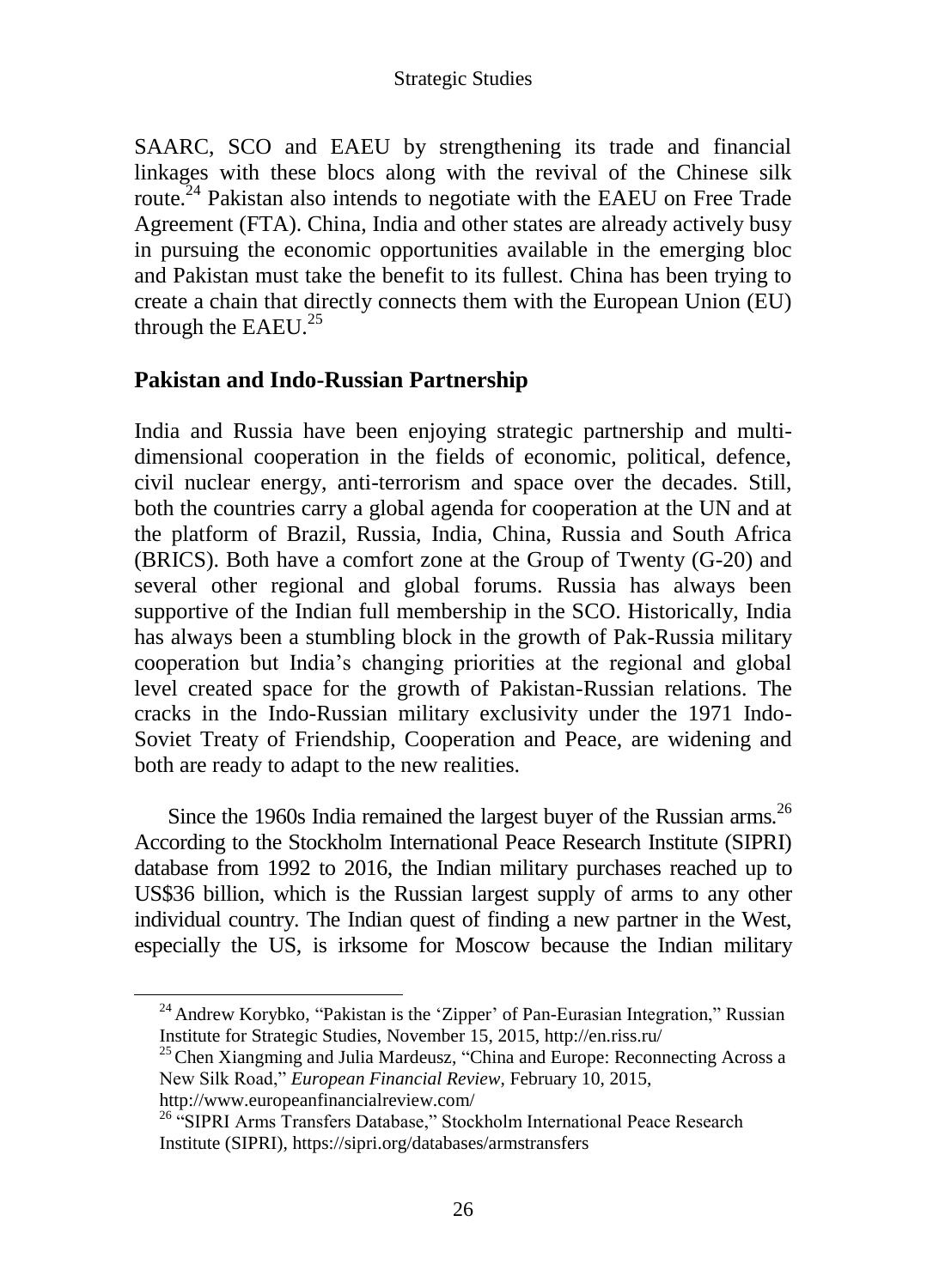purchases are rapidly declining in the recent years. The SIPRI database reported US\$3.8 billion in 2012, which declined to US\$1.5 billion in  $2016^{27}$ 

In the backdrop of the WoT, the US intends to honour India with a leading role in the region, particularly in Afghanistan, to counter China. The Indian and the US alignment against the CPEC is now much visible than before. The Indo-US civil nuclear deal in 2005, was the culmination of such trajectories. The US displaced Russia as India's biggest arms supplier, which remained the largest exporter of military equipment. For instance, India purchased US\$1.9 billion worth of military equipment from the US in 2013.<sup>28</sup> According to SIPRI, the US stood as a topmost exporter of major arms from 2010 to 2014, while India remained top importer with 15 per cent global share.<sup>29</sup> SIPRI also reported that between 2009 and 2013, Russia supplied 75 per cent of weapons to India, but serious delays and cost escalations in major contracts have dented Russia's as a reliable partner for India. In a bid to diversification of defence purchases, India bought defence equipment from France and the US instead from its old partner Russia: For example, New Delhi bought Medium Multi-Role Combat Aircraft (MMRCA) from France costing billions of dollars and, from the US, it chose C-130J Super Hercules transport aircraft over Russia's Il-76 planes.<sup>30</sup>

It is a reality that, despite some ruffles between New Delhi and Moscow, India is still a lucrative arms market for Russia which reflects the Indian importance in the region. the Russian foreign policy's principles, adopted by President Vladimir Putin in 2013, openly claimed that he intends to continue developing a "privileged strategic partnership" with India.<sup>31</sup> Similarly, the experts place absolute priority towards India in the Russian foreign policy analysis. According to Dmitri Trenin, Director of the Carnegie Moscow Centre, "Moscow has yet to figure out how to deal with

 $27$  Ibid.

<sup>&</sup>lt;sup>28</sup> Plimmer Gill, and Victor Mallet, "India Becomes Biggest Foreign Buyer of US Weapons," *Financial Times*, February 24, 2014, http://www.ft.com/.

<sup>&</sup>lt;sup>29</sup> "SIPRI Yearbook 2015," SIPRI, 2015, http://www.sipri.org/

<sup>&</sup>lt;sup>30</sup> Dmitry Gorenburg, "US-Russian Arms Competition will Focus on India" Russian Military Reform, June 22, 2015, https://russiamil.wordpress.com

<sup>&</sup>lt;sup>31</sup> Vladimir Moskalenko and Petr Topychkanov, "Russia and Pakistan: Shared Challenges and Common Opportunities," Carnegie Moscow Centre, May 20, 2014, http://carnegie.ru/.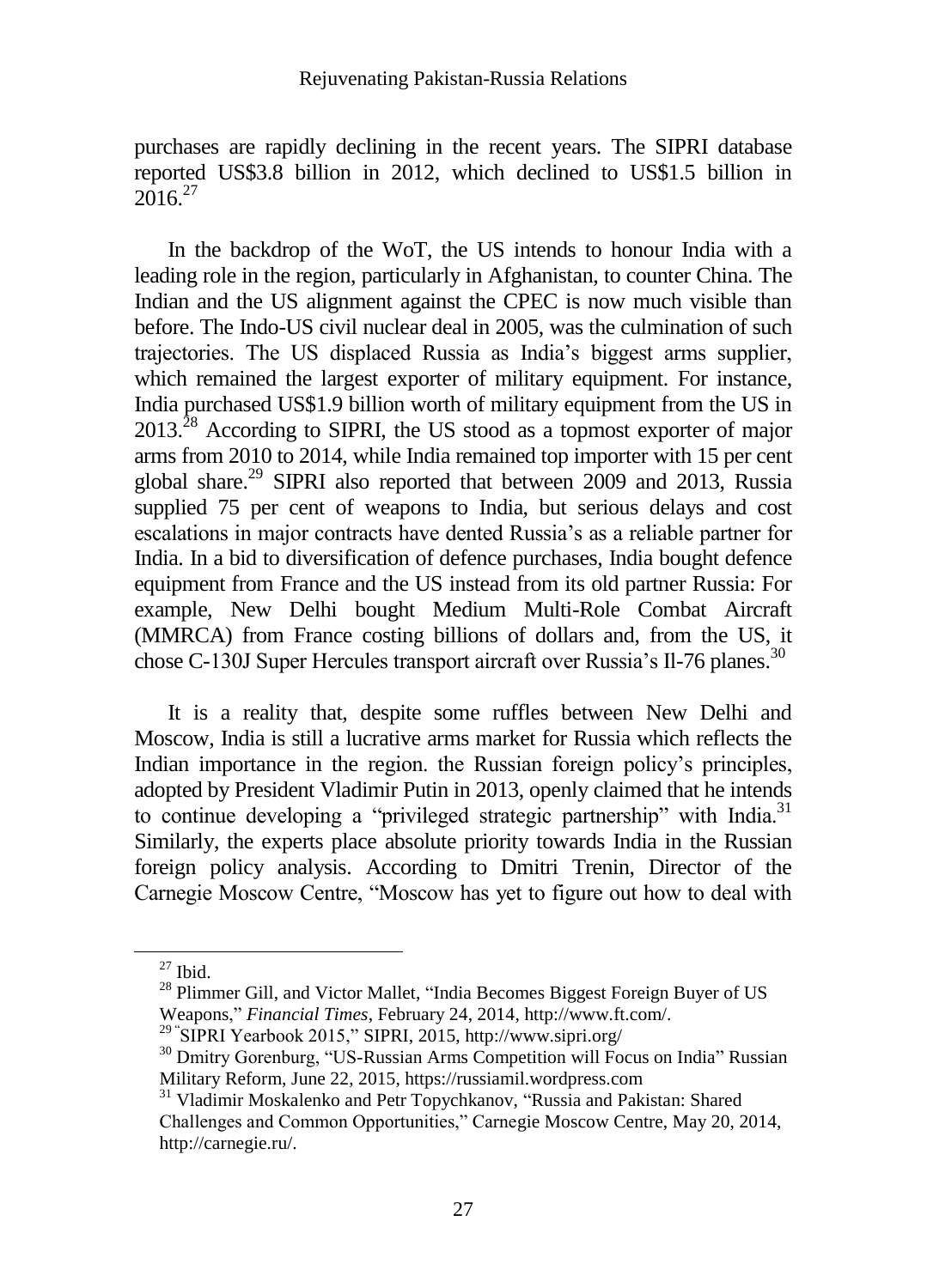Pakistan without spoiling the relationship with New Delhi. $3^{32}$  The Russia's South Asian priorities, according to Concept of the Foreign Policy of the Russian Federation documents, adopted in 2000 and 2008, discussed the developing relations with Pakistan and other leading regional states. Yet a policy document adopted in 2013, never even named Pakistan in the entire document.<sup>33</sup> However, the foreign policy document clearly mentioned developing friendly relations with China and with India as one of the priorities of the Russian foreign policy.<sup>34</sup> Two more documents of the National Security Strategy of the Russian Federation and the Maritime Doctrine of the Russian Federation 2020, provide further insight into Russia's South Asian Policy. The maritime doctrine states that Russia is interested in "a course focused on the transformation of the Indian Ocean into a zone of peace, stability and good neighbourly relations."<sup>35</sup> Putin's article, "Russia and the Changing World," published in February 2012, in the *Moscow News*, recognises India as one of the rapidly growing Asian giants. "Russia has traditionally enjoyed friendly relations with India, which the leaders of both the countries acknowledged as a privileged strategic partnership. Not only Pakistan, in particular, but the current emerging multipolar system also stands to gain from the Indo-Russian partnership."<sup>36</sup>

### **US Factor**

Pakistan's relations with the US played a crucial role in Pakistan-Soviet relations during the Cold War and afterwards. Historically, economic and military compulsions have abstained Pakistan's foreign policy ambitions to maintain independent relations with other global powers, particularly with the Soviet Union and its predecessor Russia. The US developed functional relations with Pakistan, leading to compromised relations with the Soviet Union. Being a US ally in 1950s and 1980s it caused hostility between Pakistan and the Soviet Union. The US

- [http://www.mid.ru/en/foreign\\_policy/official\\_documents/-](http://www.mid.ru/en/foreign_policy/official_documents/-/asset_publisher/CptICkB6BZ29/content/id/122186)
- [/asset\\_publisher/CptICkB6BZ29/content/id/122186](http://www.mid.ru/en/foreign_policy/official_documents/-/asset_publisher/CptICkB6BZ29/content/id/122186)

 $32$  Dmitri Trenin, "Russia-Pakistan Relations," Carnegie Endowment for International Peace, February 18, 2011, http://carnegieendowment.org/

<sup>&</sup>lt;sup>33</sup> "Concept of the Foreign Policy of the Russian Federation," The Ministry of Foreign Affairs of the Russian Federation, February 18, 2013,

<sup>&</sup>lt;sup>34</sup> "Concept of the Foreign Policy of the Russian Federation," Ministry of Foreign Affairs of the Russian Federation, February 18, 2013, http://archive.mid.ru/

<sup>35</sup> Moskalenko and Topychkanov, "Russia and Pakistan."

<sup>36</sup> http://themoscownews.com/politics/20120227/189488862.html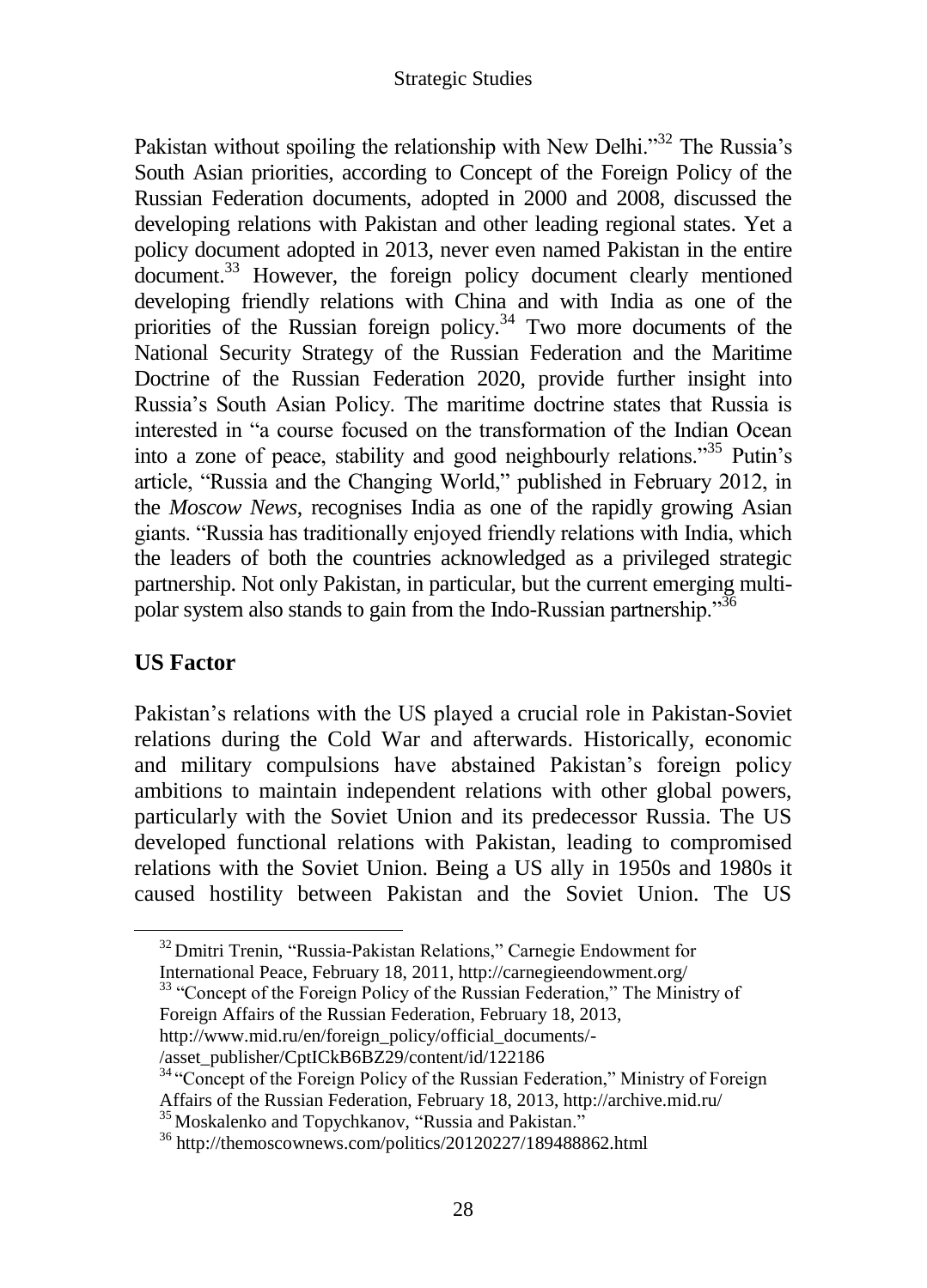sanctions on Iran, hampering construction of IP gas pipeline but also the US sanctions on the Russian company, RT-Global Resources, which is going to build US\$2 billion North-South Gas Pipeline from Karachi to Lahore, appeared to be the most recent impediment in Pakistan-Russia cooperation. The RT-Global Resources, a subsidiary of Russia's state technologies corporation Rostec, and Pakistan's Inter State Gas System (ISGS) have to build gas infrastructure in Pakistan. However, the then Pakistani Petroleum Minister, Shahid Khaqan Abassi, who is also currently Prime Minister of Pakistan, rushed to Moscow in January 2015, to find out ways and means to activate the project. According to the Russian Special Presidential Envoy on Afghanistan, Zamir Kabulov, "the US sanctions are affecting the cooperation between Russia and Pakistan on the construction of the North-South Gas Pipeline. As soon as the agreement was signed, it immediately fell under the US sanctions, which has made work difficult. This is what you call unfair competition and shows the manner of the behaviour of the Americans who inexcusably may obstruct the deal."<sup>37</sup>

### **Prospects for Economic Cooperation**

Economic relations between Pakistan and the Soviet Union were established in the early 1950s when the Soviet Union agreed to import Cotton, Jute and Leather. $38$  Despite the shadows of the Cold War politics, both the countries established an oil consortium in 1958, and the Soviets expressed readiness to establish Pakistan's first Steel Mills.<sup>39</sup> In 1961, the Soviet loan of 27 million rubbles laid the foundation for the establishment of Oil and Gas Development Company (OGDCL), Pakistan. In 1972, Pakistan Steel Mills was also established with the technical and financial support of the Soviet Union. With the changed realities, better understanding and convergence of interest on important political and security issues including regional stability and combating terrorism and drug trafficking are creating an environment for multi-dimensional cooperation between Pakistan and Russia. Both find it mutually advantageous to cooperate in the economic, military and

<sup>38</sup> Nazir Hussain and Quratulain Fatima, "Pak-Russian Relations: Historical Legacies and New Beginnings," *Central Asia,* no. 72 (Summer 2013), http://www.asc-centralasia.edu.pk/Issue\_72/01\_Pak\_Rusia.html  $39$  Ibid.

<sup>&</sup>lt;sup>37</sup> "US Sanctions Stifle Russian-Pakistani North-South Gas Pipeline Project," *Sputnik International*, February 15, 2016 http://sputniknews.com/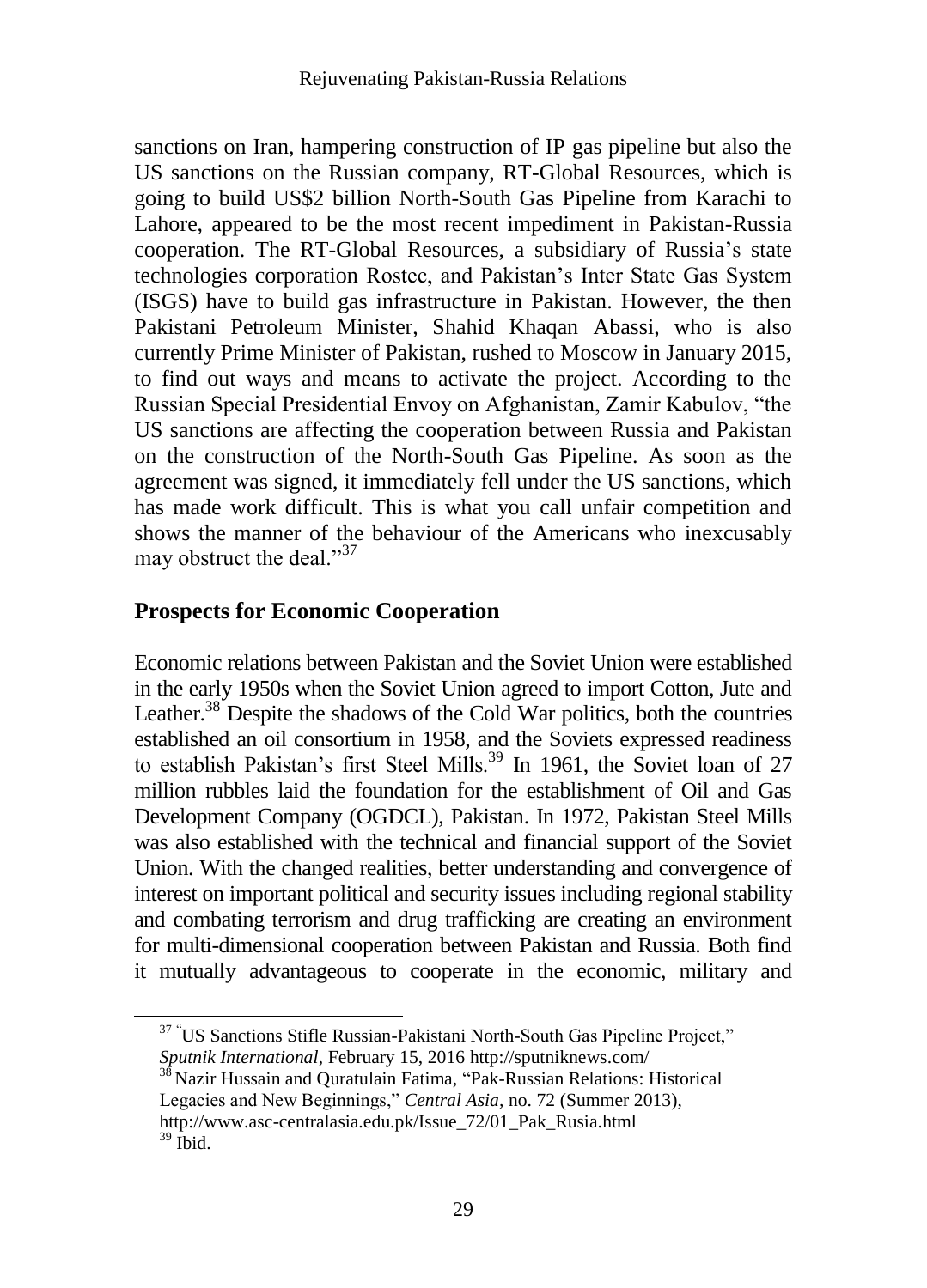regional politico-strategic and security areas.<sup>40</sup> The prospects are bright for promoting trade, investment and joint ventures in the fields of energy, infrastructure development, metal industry and agriculture sectors. Both the countries have successfully established institutional mechanisms of several bilateral structures like IGC on Trade, Commerce, Science and Technology and Joint Working Groups on Strategic Stability, Counter-Terrorism and Energy. Five more working groups have given new imputes to the mutually beneficial relations between the two countries. These groups are related to:

- i. Finance and Banking.
- ii. Industry (with subgroup on Pakistan Steel Mills).
- iii. Food and Agriculture.
- iv. Transport and Logistics.
- v. Education including professional training to explore sectoral potential of cooperation in various fields including defence, energy, steel industry, science and technology, trade, investment, education, culture and infrastructure development.<sup>41</sup>

In the fiscal year 2014-2015, the trade volume between Pakistan and Russia was only US\$390 million, which does not reflect the true potential. The bilateral trade statistics for the recent years are mentioned in the table no. 1.

| Year    | Pak Exports | Pak Imports | Total  | <b>Balance</b> |
|---------|-------------|-------------|--------|----------------|
|         |             |             |        |                |
| 2010-11 | 183.57      | 162.42      | 346.99 | $+21.15$       |
| 2011-12 | 189.61      | 202.05      | 391.67 | $-12.44$       |
| 2012-13 | 207.31      | 277.17      | 484.48 | $+69.89$       |
| 2013-14 | 187.04      | 235.08      | 422.11 | $+48.04$       |
| 2014-15 | 183.84      | 206.45      | 390.29 | $-22.61$       |

**Table No. 1 Pak-Russia Bilateral Trade Statistics (US\$ Million)**

*Source:* Ministry of Trade and Commerce of Pakistan.

 $\overline{a}$ 

<sup>40</sup> Hanif, "Pakistan-Russia Relations."

<sup>&</sup>lt;sup>41</sup> Author's personal observations being a journalist.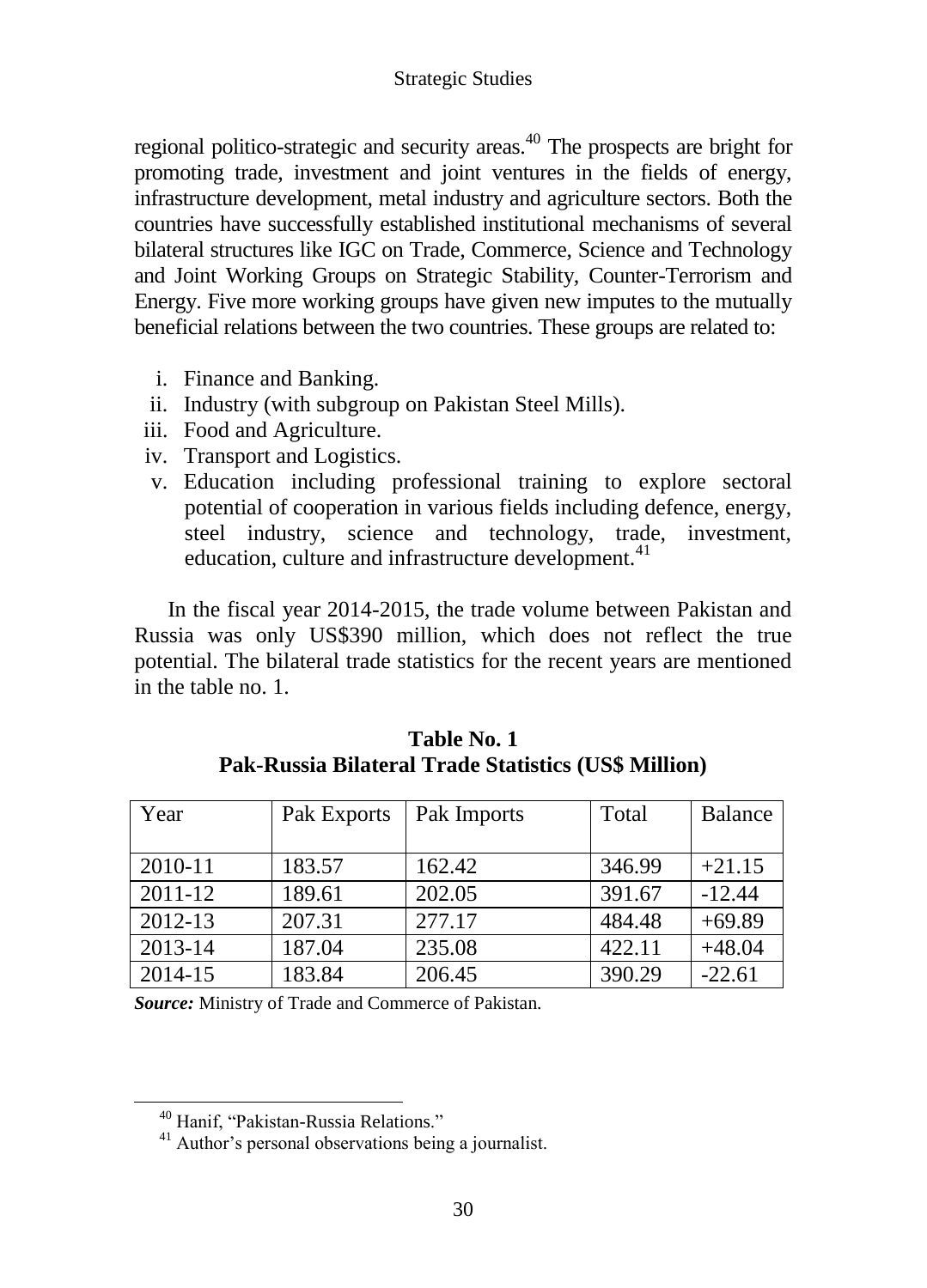The unsettled financial disputes emerged after the disintegration of the Soviet Union, remained the biggest hurdle towards the development of commercial relations between Pakistan and Russia. According to Alexey Dedov, Ambassador of the Russian Federation to Pakistan "our legislation does not allow providing government loans to a foreign country which has unsettled financial disputes with Russia."<sup>42</sup> Financial claims of Pakistani and the Russian companies emerged after the disintegration of the Soviet Union, remained as a key obstacle to enhance bilateral trade. Afterward, the financial disputes were resolved in November 2015, when both the countries signed an agreement to end a 20-year long dispute of US\$117 million under which Islamabad would pay back about US\$92 million while the remaining amount will be disbursed among the affected parties.<sup>43</sup>

Now Pakistan and Russia have the avenues open to further improve economic relations. In fact, the Russian companies are looking forward to investing in Pakistan. Pakistan-Russia IGC on Trade, Commerce, Science and Technology is a key bilateral forum which is working hard to chalk out a framework to improve the relations. In its fourth session, various areas for cooperation were discussed. Pakistanis expressed its readiness to initiate negotiations with the Eurasian Economic Commission (EEC) for entering into an FTA including strengthening the cooperation in the fields of education, power generation, oil and gas exploration, financial sector, narcotics control and agriculture.<sup>44</sup> The Government of Pakistan and the business community also kept looking to tap the maximum share out of 16 billion food imports from the European countries in response to EU embargos after the Ukraine Crisis.<sup>45</sup> Finance Minister of Pakistan, Ishaq Dar, issued the instructions to the Ministry of Commerce and Ministry of

 $\overline{a}$ 

<sup>&</sup>lt;sup>42</sup> Alexey Dedov, "Russia-Pakistan Cooperation: Current Trends and Prospects," Embassy of the Russian Federation in the Islamic Republic of Pakistan, http://pakistan.mid.ru/

<sup>43</sup> Imran Ali Kundi, "Pakistan, Russia Resolve 20-year old Trade Disputes," *Nation*, November 21, 2015, http://nation.com.pk/business/21-Nov-2015/pakistan-russiaresolve-20-year-old-trade-disputes.

<sup>&</sup>lt;sup>44</sup> Joint Statement of the Fourth Session of the Russia-Pakistan Inter-Governmental Commission on Trade, Economic, Scientific and Technical Cooperation, November 20, 2015.

<sup>&</sup>lt;sup>45</sup> "Finance Minister Chaired a Meeting to Review the Strategy Measures Being Devised by the M/o Commerce and M/o National Food Security for Agricultural Exports to Russia," Ministry of Finance, Government of Pakistan, December 15, 2014, http://www.finance.gov.pk/releases\_dec\_14.html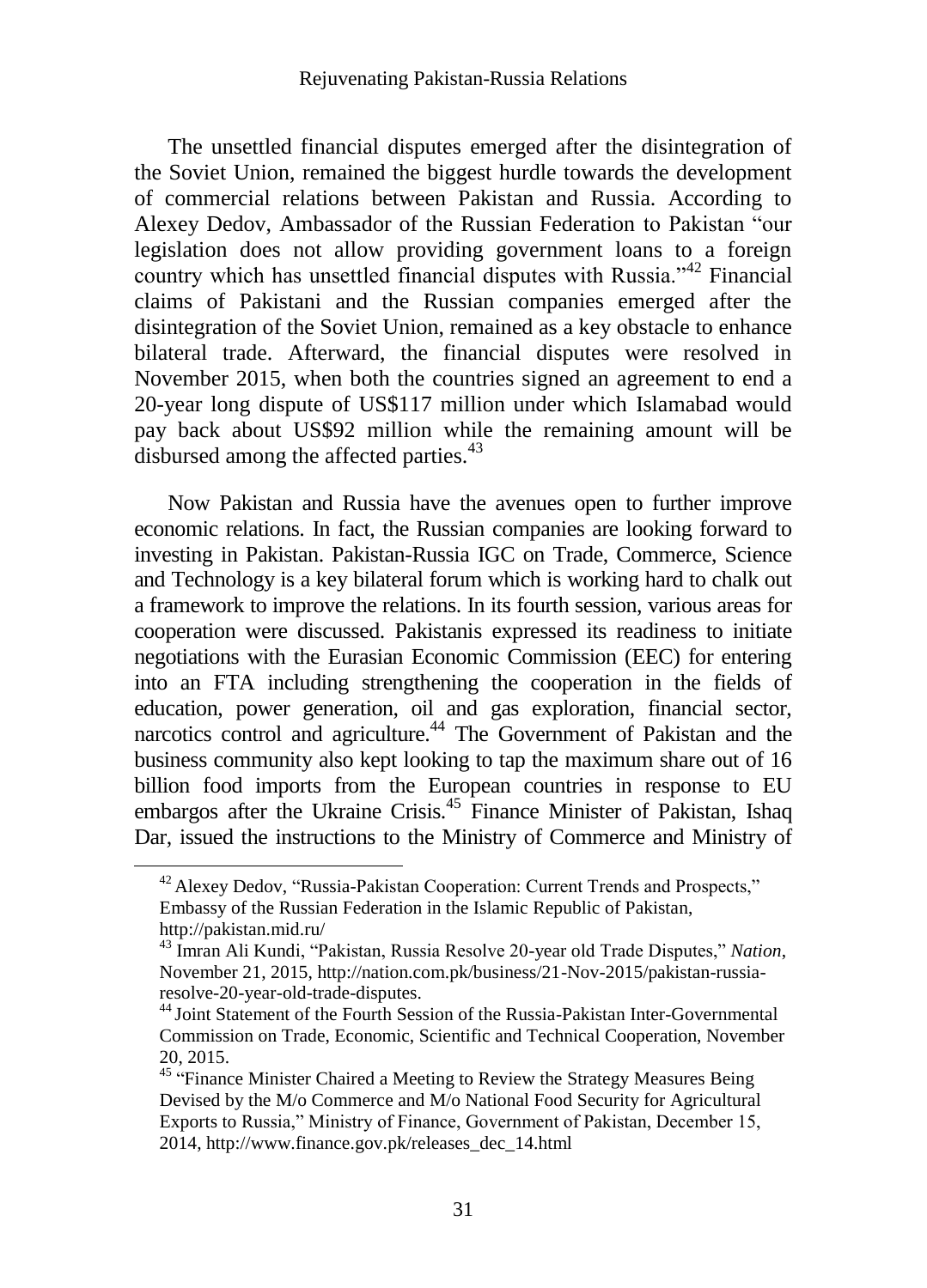National Food and Security to present a plan for agricultural exports to Russia.<sup>46</sup> The two sides have agreed to identify the barriers to improving the bilateral trade, therefore, proposed measures to effectively remove them. Pakistan raised the issue of a feasibility study on a bilateral Preferential Trade Agreement (PTA) with the Russian Federation at various bilateral meetings.<sup>47</sup>

For the first time in the history of Russian Federating units including the Republics of Tatarstan, Bashkortostan, Udmurtia and Chuvashia, the Mari El , the Primorsky region, the Kostroma, Smolensk, Penza, and Chelyabinsk regions expressed interest to deepen bilateral contacts with Pakistan for further development of mutually beneficial economic and trade cooperation.<sup>48</sup> Both the sides agreed to assign the level of importance to each other's imports, which is no less favourable to another country within the framework of the World Trade Organisation  $(WTO)$ <sup>49</sup> In the agricultural sector, Pakistan has also offered collaboration with the Russian companies to establish meat and dairy processing units on a commercial basis in Pakistan. Pakistan also intends to collaborate on animal vaccine production and hybrid seed production technology. The Russians have requested Pakistan to provide the Federal Service for Veterinary and Phytosanitary Surveillance of the Russian Federation (Rosselkhoznadzor) with Pakistan animal and veterinary quarantine requirements as well as necessary  $d$ ocumentation templates, which will accompany shipments.<sup>50</sup>

The Russian state-owned companies are keen to invest in the energy sector of Pakistan. However, the Russian companies were reluctant to compete in open tenders but Pakistan signed an inter-governmental agreement with Russia for the construction of a gas pipeline from Lahore to Karachi, transcending the rules of the Public Procurement Regularity Authority (PPRA). $51$ 

 $46$  Ibid.

<sup>&</sup>lt;sup>47</sup> Joint Statement of the Fourth Session of the Russia-Pakistan Inter-Governmental Commission.

 $48$  Ibid.

 $49$  Ibid.

<sup>50</sup> Ibid.

<sup>51</sup> "Bypassing Bids Okayed for \$25b Power Investment," *Nation,* February 8, 2017, http://nation.com.pk/08-Feb-2014/bypassing-bids-okayed-for-25b-powerinvestment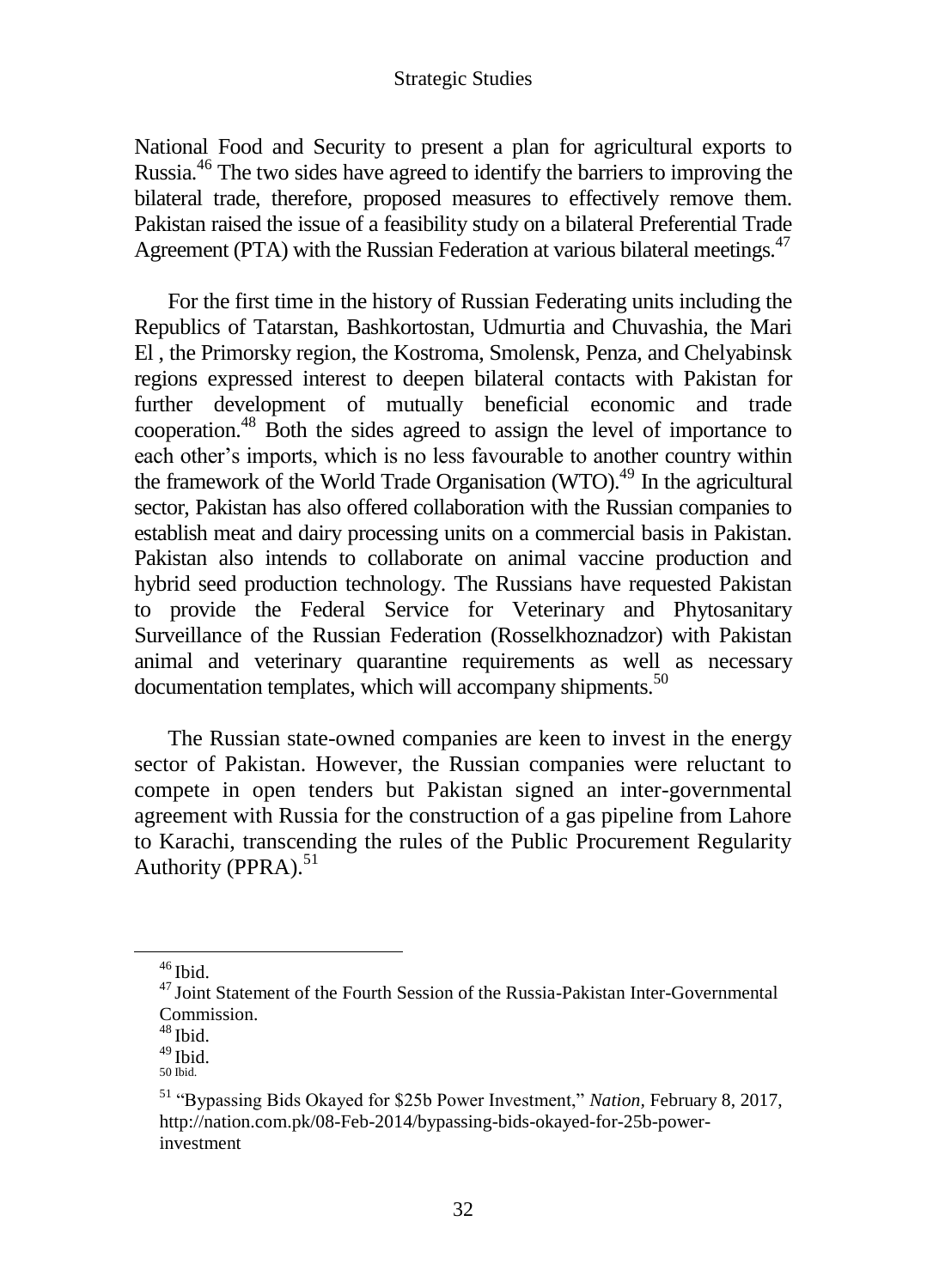The entity of the Russian Public Joint Stock Company (PJSC), Gazprom, is exploring the possibilities to cooperate with Pakistani energy companies on supplying the Liquefied Natural Gas (LNG) to Pakistan. In this context, Gazprom Marketing and Trading Singapore (Subsidiary of Gazprom Group) would be responsible for the LNG supplies. The group also expressed to study the specific proposals of Pakistani side to participate in the projects of exploration and production of hydrocarbons in Pakistan. The Russian Rosgeologiya, in cooperation with Pakistani oil and gas companies, is ready to cooperate in particular realisation of the followings areas;

- i. Field works on 2D and 3D seismic surveying and data interpretation;
- ii. Creation of additional facilitation for the processing and interpretation of the seismic data;
- iii. Geological exploration of hydrocarbons;
- iv. Implementation of enhanced oil recovery methods;
- v. Developing the strategies for the exchange of experience and/ or training the Pakistani companies' staff. $52$

The Russian company RusGaz Engineering is willing to cooperate with Pakistani companies in the following areas:  $53$ 

- i. Development of oil and gas production and refining infrastructure.
- ii. Development of the transportation system for the natural gas, including the construction of compressor plants and the related infrastructure.
- iii. Construction of LNG re-gasification units.
- iv. Construction and reconstruction of Liquefied Petroleum Gas (LPG) recovery plants and LPG air-mix units.

Russian companies Inter RAO-Engineering, LCC, Open Joint Stock Company (OJSC), Power Machines and Joint Stock Company (JSC) "VO" Technopromexport are in the realisation of the following projects; <sup>54</sup>

 $52$  Joint Statement of the Fourth Session of the Russia-Pakistan Inter-Governmental Commission.

 $53$  Ibid.

 $54$  Ibid.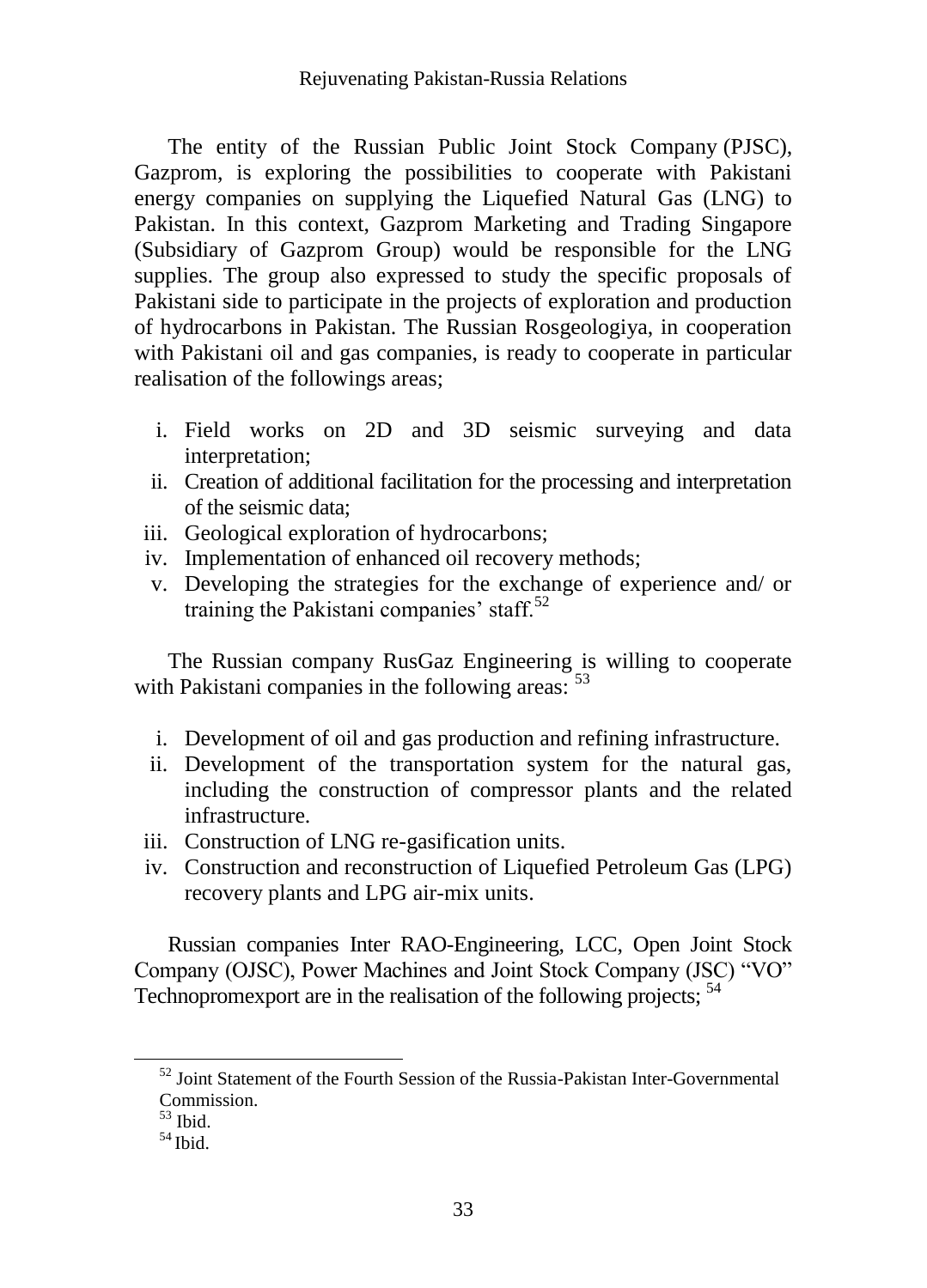- i. Construction of 600 MW Jamshoro gas-fired power plant.
- ii. Construction of 1200 MW Guddu gas-fired power plant.
- iii. Exploration of Thar coal at available blocks (Block no. 08,10,11) and mine mouth power generation.
- iv. Collaboration with Mithi Technical Training Institute.
- v. Construction of transmission line for evacuation of power from 2660 MW coal-fired power projects at the Hub Power Company Limited (HUBCO) project.
- vi. Construction of 600KV Bipolar High Voltage Direct Current (HVDC) T/L from Thar to Lahore (960km).
- vii. Construction of "Tarbela-5" Hydro Power Project (HPP), Patan and Dasu HPP.
- viii. Collaboration in gas-fired power combined cycle plants and transmission line projects.

According to the joint protocol of IGC, once the consensus on the projects of mutual interests is reached, a specific intergovernmental agreement for each specific project shall be worked out for which Russia will arrange to finance against appropriate guarantees. Pakistani parties and Russians are also interested to join CASA-1000 project of energy during the non-supply period of CASA system (in winter season) under open access option.<sup>55</sup>

To enhance industrial cooperation, the Closed Joint Stock Company (CJSC) group of companies, "Trolza," are willing to establish a joint venture for "Ecobus" manufacturing in Pakistan. Pakistan has shared a list of its preferences for the cooperation in the field of industry on the bases of transfer of technology. The JSC "VO" Tyzhprom export is ready to participate in the construction of a Pig-iron making plant under Romelt process in Baluchistan.<sup>56</sup> The enterprises of the radio-electronic and optoelectronic branches of industry JSC "Ruselectronics," JSC "Shvabe" and JSC "Appliance-building Corporation," which are comprised with the Rostec State Corporation, is willing to cooperate in the fields of telecommunication equipment, X-ray scanning systems, medical neonatal equipment and modern optical and lighting systems while Pakistan also expressed its interest in ultra-sonic equipment and nano-technology.<sup>57</sup>

<sup>55</sup> Ibid.

<sup>56</sup> Ibid.

<sup>57</sup> Ibid.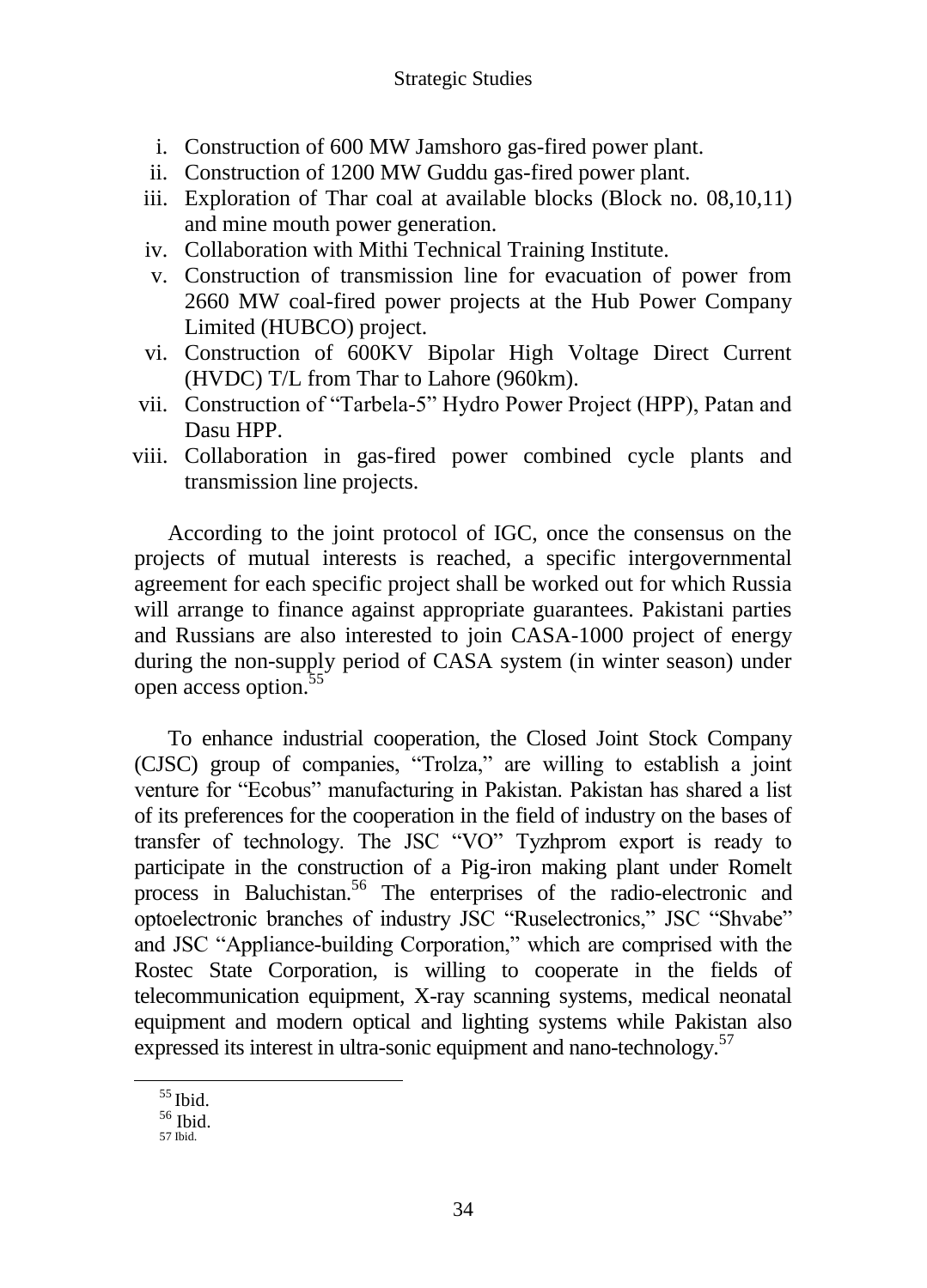The Russian Rosgeologiya is willing to work on geochemical and geological and geophysical technologies for the purpose of discovering new solid minerals deposits in the following territorial regions of Pakistan:<sup>58</sup>

- i. North-Western region (the North of Pakistan), including northwestern districts of provinces of Punjab and Khyber Pakhtunkhwa.
- ii. Balochistan province.
- iii. Hydrogeology, water management system and water supply.
- iv. Development of general, basin and regional patterns and target programmes for the integral use of water resources.
- v. Development and conduct of water inventories with the use of aerospace research methods and modern mathematical models.
- vi. Assessment and monitoring of water resources by melioration and ecological parameters.
- vii. Assessment of overall groundwater resources on the biases of consolidation, research and analysis of the existing factual, library and literary data with detecting promising sites for prospecting and appraisal works for ground waters.
- viii. Prospecting and appraisal work for the groundwater at promising sites with estimation of groundwater reserves and validation of designed water inlets.
	- ix. Organisation and performance of monitoring of geological environment situation at water inlets for extracting drinking and technical ground waters.
	- x. Development of sewage water treatment projects for the cities and towns with the use of biological, chemical-biological and physicalchemical methods.
	- xi. Development of desalting projects, projects of quality improvement and decontamination of surface and subsoil waters.

# **Prospects of the Defence Cooperation**

It was a historical moment when the Russian Defence Minister, General Sergei Shoigu, accompanied by a 41-member delegation, visited Pakistan. It was the visit of a Russian Defence Minister after 45 years. The Russian Defence Minister successfully concluded the first-ever

<sup>58</sup> Ibid.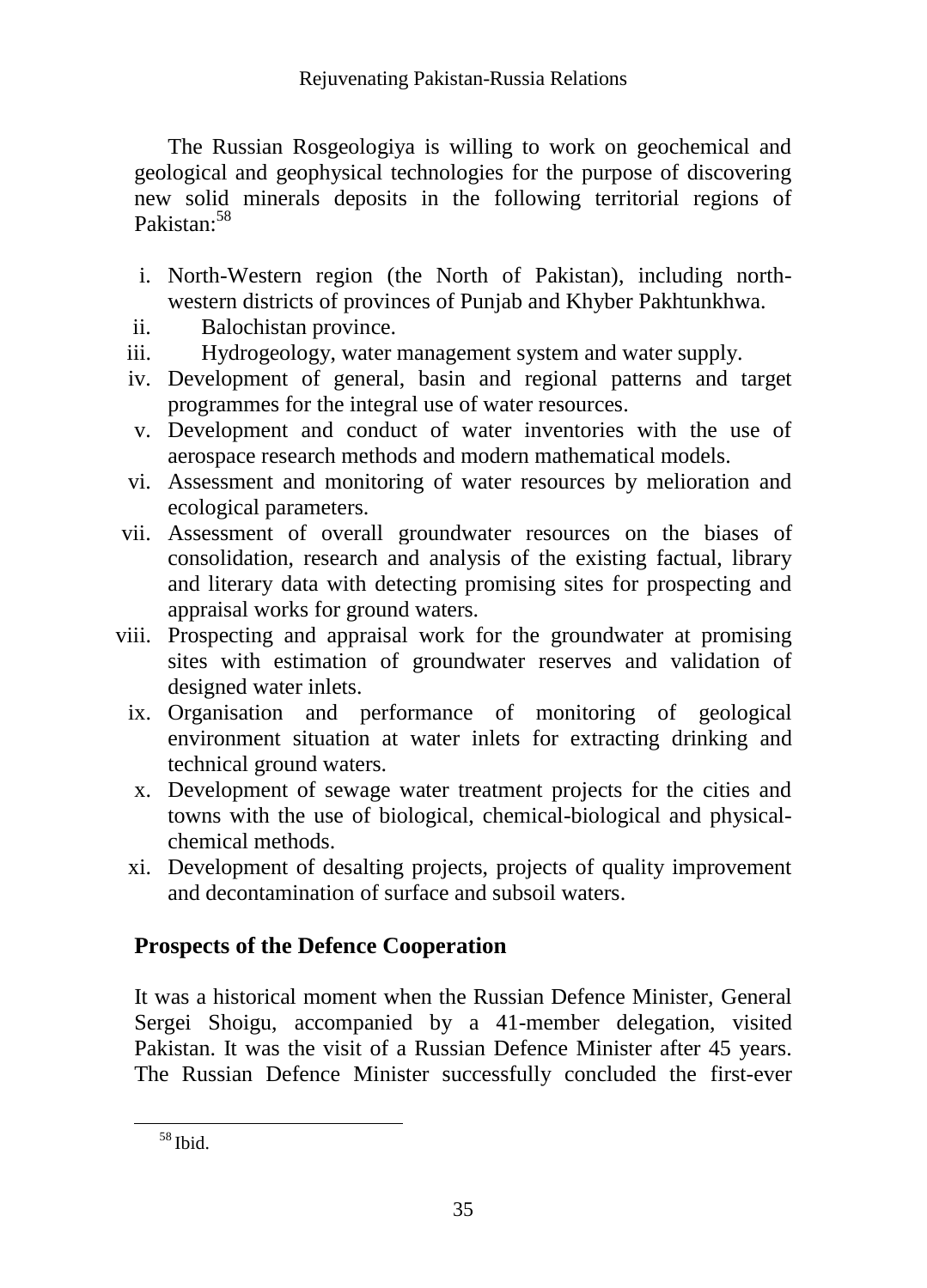defence cooperation agreement in 2014, which indicates a major policy shift. The three bilateral forums like Joint Working Group on Strategic Stability, Joint Working Group on Counter-Terrorism and bilateral Strategic Dialogue have provided opportunities to exchange views on regional security where issues regarding arms control, non-proliferation and disarmament amongst other areas of mutual interest were discussed. However, the pace of growing convergence is slow with respect to the conventional weapons, prevention of arms race in outer-space, and the destabilising nature of Anti-Ballistic Missile system (ABM) but trends are shaping future prospects of cooperation.<sup>59</sup> The former Chief of Army Staff (COAS) of Pakistan, General Raheel Sharif's visit to Moscow in June 2015, was significant because he met with Russian civil and military leadership including Russian Commander-in-Chief of Land Forces, Colonel-General Oleg Sayukov, and Speaker of the Russian State Duma, Sergey Naryshkin. He held talks on various bilateral and regional issues. Gen Sharif also witnessed a defence exhibition during which all types of arms, aircrafts, and helicopters were exhibited. As a result, Pakistan and Russia signed a landmark defence deal that includes the sale of four Mi-35 (Hind E) attack helicopters to Pakistan in August 2015.<sup>60</sup>

The avenues for naval and air force cooperation were also explored when the first-ever Russian Air Force Chief visited Pakistan in 2013, and Pakistani Chief of Naval Staff visited Russia in 2013. The Pakistan Naval Ship (PNS) *ASLAT* made a first-ever port call to Russia in October 2013, and the Russian Pacific fleet also made a port call to Pakistan from April 19-23, 2014. The PNS *Rah Naward* also made port calls to Russia in May 2014. Until now both the countries held two military exercises in their respective countries, first in Pakistan while second in Russia. The frequency of military to military contacts in the recent years is reflective of the growing interests in defence and security domains. Pursuant to military contacts and lifting of the self-imposed embargo on selling arms to Pakistan in June 2014, is considered as a soft Russian posture towards Pakistan.

<sup>&</sup>lt;sup>59</sup> Senate Secretariat, 103rd Session,

http://www.senate.gov.pk/uploads/documents/questions/1398154384\_793.pdf <sup>60</sup> Mateen Haider, ["Pakistan, Russia sign Landmark Defence Deal,](file:///E:/JOURNAL/4th%20Issue%202017,%20Vol%2037/Pakistan,%20Russia%20sign%20Landmark%20Defence%20deal)"*Dawn,* August 19, 2015, http://www.dawn.com/news/1201473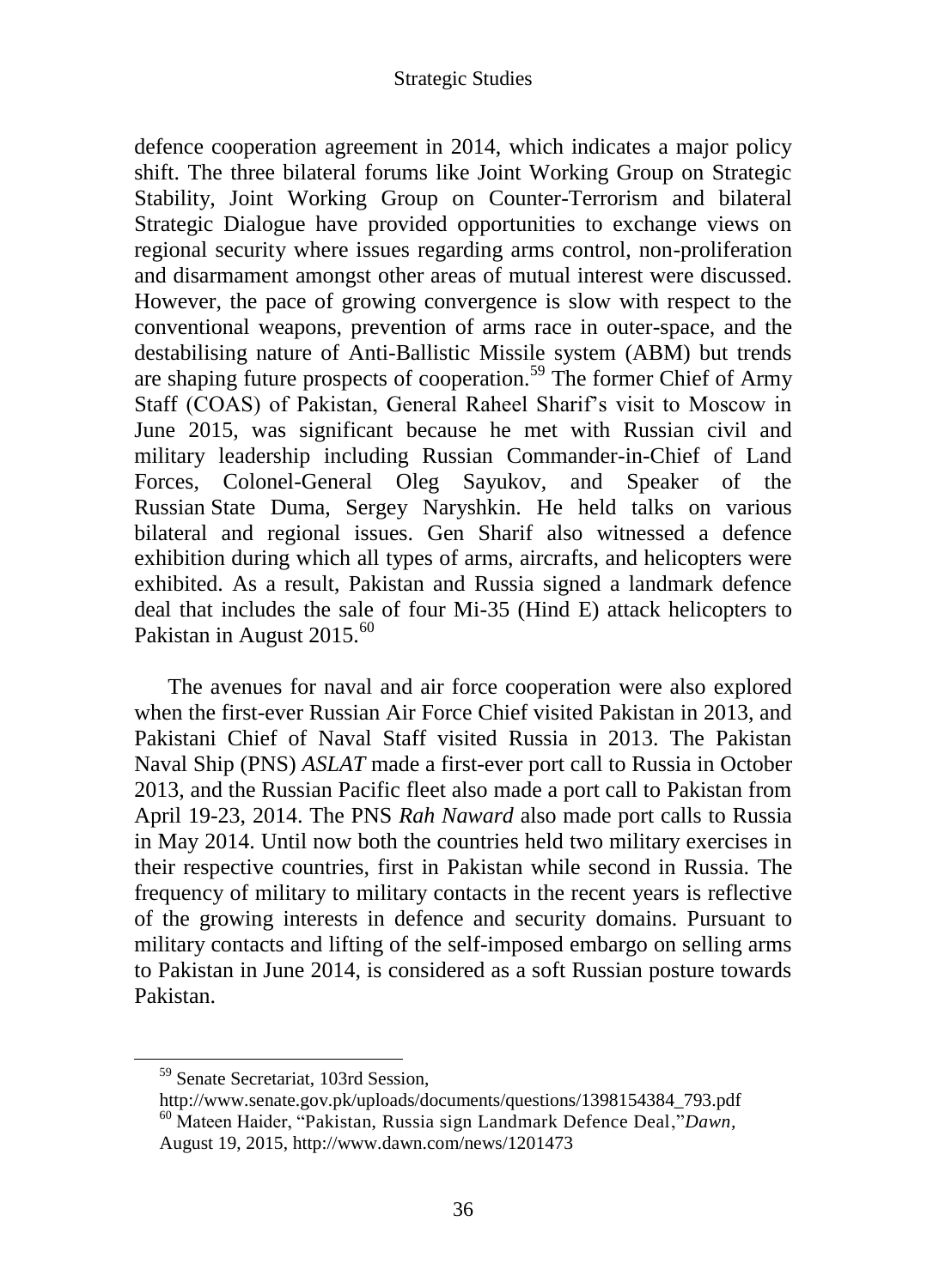# **Missing Link**

Pakistan and Russia have limited cultural exchange and opportunities towards the people of both the countries to interact which is a key impediment to understand cultures, traditions and values of each other. Limited Diaspora in each country restricts the scope of public interaction. The language barrier between the two countries plays a significant role to restrict both cultural exchanges between two communities. Run by the Russian Consulate Karachi, a Russian language centre should be established. A single-room department in National University of Modern Languages (NUML) is providing facility to learn the Russian language. The situation of Urdu, the national language of Pakistan, is not very different in Russia. However, this impediment could be removed by giving incentives to Pakistani and Russian students who want to learn the Russian language in Pakistan and Urdu language in Russia. The cultural activities of both the countries are very much limited. The Russian Consulate Karachi is, however, active to initiate some of the cultural activities but other parts of the country and capital where Embassy of Russia is operating has no such activities. Due to limited cultural activities, the people of both the countries have limited knowledge regarding their traditions, values, music and behaviours of each country. Similarly, the people of both the countries could understand history, cultural aspects of each country if Pakistan and Russia both increase cultural activities and expand academic linkages. Besides the interactions among the government officials and parliamentarians, the people-to-people contacts, academia and journalists exchange can serve as a catalyst to further improve relations.

# **Conclusion**

Pakistan and Russia are getting closer amid transformation of the global politics from unipolar to multipolar order. In the backdrop of the withdrawal of the US and the North Atlantic Treaty Organisation (NATO) forces from Afghanistan, the Indian tilt towards the US and the West and Russian resurgence, Pakistan and Russia have the opportunity to translate high-level engagements into tangible outcomes. Recent upward trajectories in political, economic and security ties at bilateral and multilateral levels are a manifestation of foreign policy direction, which means that both countries are ready to cooperate with each other forgetting about the bitterness of the past. The bilateral institutional structures are exploring areas of cooperation